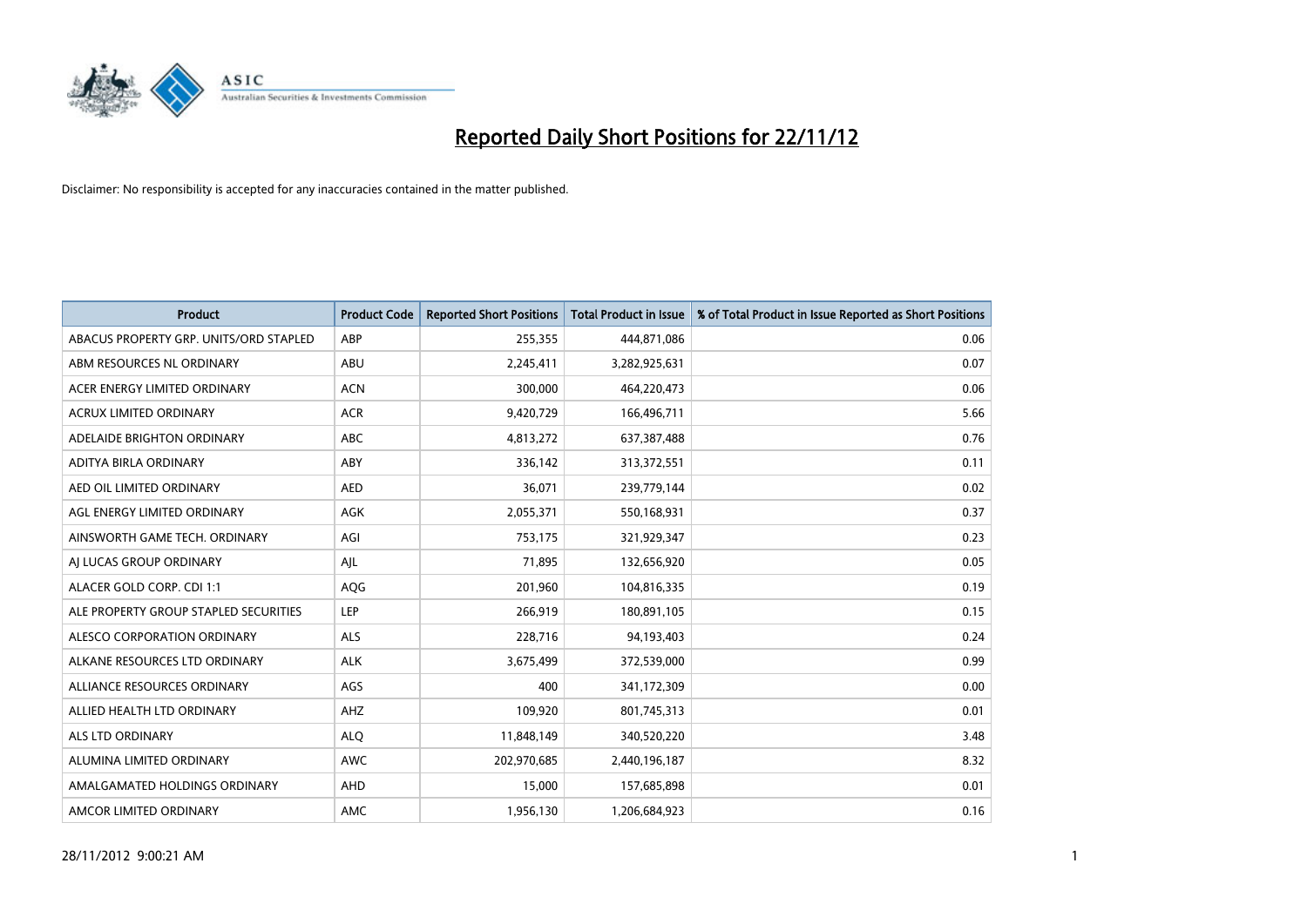

| <b>Product</b>                          | <b>Product Code</b> | <b>Reported Short Positions</b> | <b>Total Product in Issue</b> | % of Total Product in Issue Reported as Short Positions |
|-----------------------------------------|---------------------|---------------------------------|-------------------------------|---------------------------------------------------------|
| AMP LIMITED ORDINARY                    | AMP                 | 6,972,063                       | 2,930,423,546                 | 0.24                                                    |
| AMPELLA MINING ORDINARY                 | <b>AMX</b>          | 5,822,812                       | 247,500,493                   | 2.35                                                    |
| ANGLOGOLD ASHANTI CDI 5:1               | AGG                 | 500                             | 89,207,765                    | 0.00                                                    |
| ANSELL LIMITED ORDINARY                 | <b>ANN</b>          | 4,185,157                       | 130,768,652                   | 3.20                                                    |
| ANTARES ENERGY LTD ORDINARY             | <b>AZZ</b>          | 603,826                         | 257,000,000                   | 0.23                                                    |
| ANZ BANKING GRP LTD ORDINARY            | ANZ                 | 8,940,013                       | 2,718,596,903                 | 0.33                                                    |
| APA GROUP STAPLED SECURITIES            | <b>APA</b>          | 11,440,212                      | 814,476,760                   | 1.40                                                    |
| APN NEWS & MEDIA ORDINARY               | <b>APN</b>          | 13,644,736                      | 661,526,586                   | 2.06                                                    |
| AQUARIUS PLATINUM. ORDINARY             | <b>AOP</b>          | 15,242,092                      | 486,851,336                   | 3.13                                                    |
| AQUILA RESOURCES ORDINARY               | <b>AQA</b>          | 8,509,854                       | 411,804,442                   | 2.07                                                    |
| ARAFURA RESOURCE LTD ORDINARY           | ARU                 | 4,189,894                       | 396,004,144                   | 1.06                                                    |
| ARB CORPORATION ORDINARY                | <b>ARP</b>          | 83,637                          | 72,481,302                    | 0.12                                                    |
| ARDENT LEISURE GROUP STAPLED SECURITIES | AAD                 | 135,298                         | 397,774,513                   | 0.03                                                    |
| ARISTOCRAT LEISURE ORDINARY             | ALL                 | 16,201,706                      | 551,418,047                   | 2.94                                                    |
| <b>ARRIUM LTD ORDINARY</b>              | ARI                 | 12,316,007                      | 1,351,527,328                 | 0.91                                                    |
| ASCIANO LIMITED ORDINARY                | <b>AIO</b>          | 3,284,844                       | 975,385,664                   | 0.34                                                    |
| ASG GROUP LIMITED ORDINARY              | ASZ                 | 872,365                         | 206,720,839                   | 0.42                                                    |
| ASPEN GROUP ORD/UNITS STAPLED           | <b>APZ</b>          | 80,019                          | 1,197,188,521                 | 0.01                                                    |
| ASPIRE MINING LTD ORDINARY              | <b>AKM</b>          | 720,651                         | 620,594,556                   | 0.12                                                    |
| ASTRO JAP PROP GROUP STAPLED SECURITIES | AJA                 | 2,258                           | 58,445,002                    | 0.00                                                    |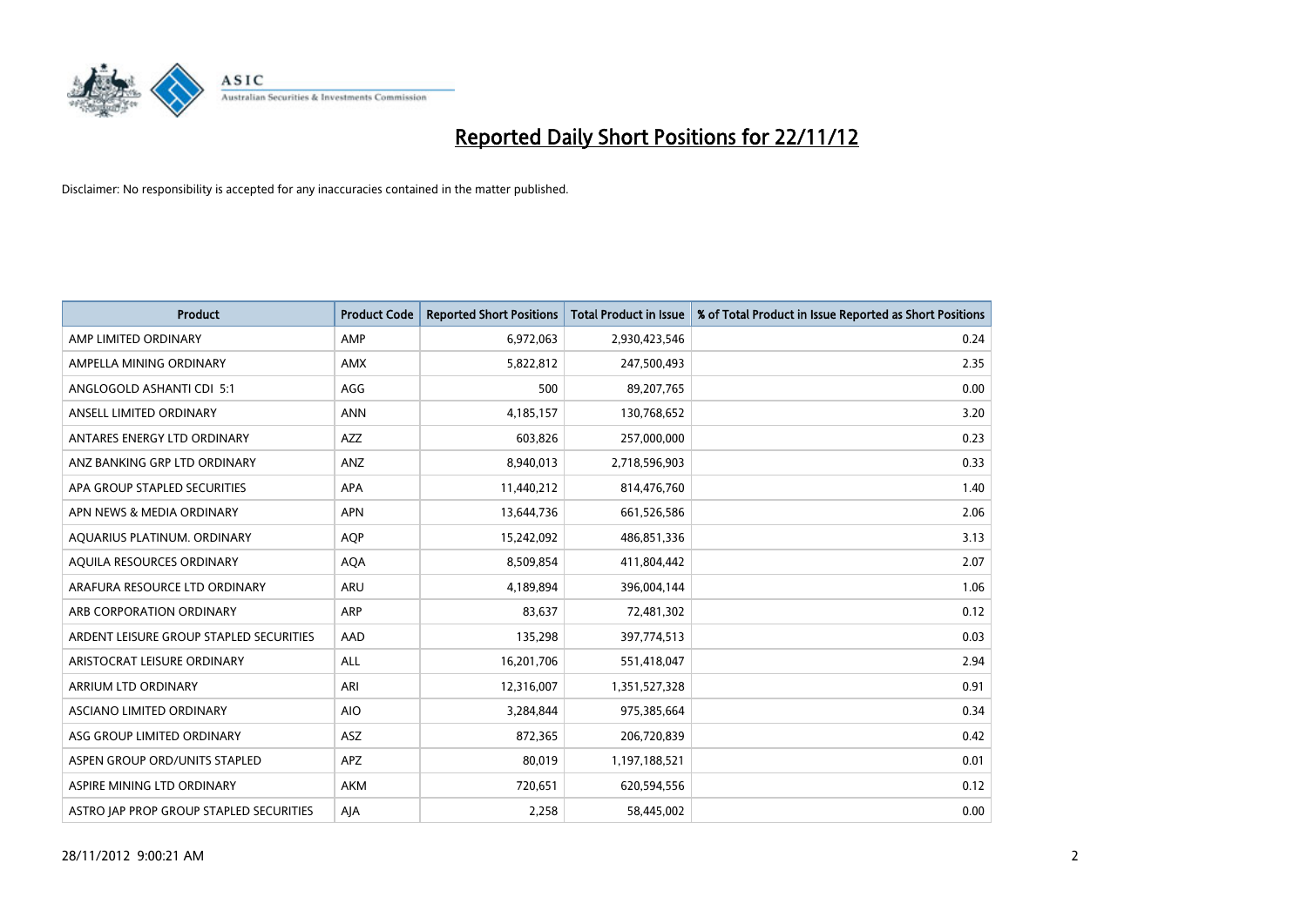

| <b>Product</b>                       | <b>Product Code</b> | <b>Reported Short Positions</b> | <b>Total Product in Issue</b> | % of Total Product in Issue Reported as Short Positions |
|--------------------------------------|---------------------|---------------------------------|-------------------------------|---------------------------------------------------------|
| ASX LIMITED ORDINARY                 | <b>ASX</b>          | 3,603,211                       | 175,136,729                   | 2.06                                                    |
| ATLAS IRON LIMITED ORDINARY          | AGO                 | 11,308,547                      | 904,805,993                   | 1.25                                                    |
| <b>AURORA OIL &amp; GAS ORDINARY</b> | <b>AUT</b>          | 4,965,189                       | 447,885,778                   | 1.11                                                    |
| AUSDRILL LIMITED ORDINARY            | <b>ASL</b>          | 7,127,937                       | 309,318,628                   | 2.30                                                    |
| AUSENCO LIMITED ORDINARY             | <b>AAX</b>          | 969,150                         | 123,872,665                   | 0.78                                                    |
| <b>AUSTAL LIMITED ORDINARY</b>       | ASB                 | 406,089                         | 190,674,573                   | 0.21                                                    |
| AUSTIN ENGINEERING ORDINARY          | ANG                 | 470,299                         | 72,314,403                    | 0.65                                                    |
| AUSTRALAND PROPERTY STAPLED SECURITY | <b>ALZ</b>          | 609,756                         | 576,846,597                   | 0.11                                                    |
| AUSTRALIAN AGRICULT, ORDINARY        | AAC                 | 655,123                         | 312,905,085                   | 0.21                                                    |
| AUSTRALIAN INFRASTR, UNITS/ORDINARY  | <b>AIX</b>          | 1,464,800                       | 620,733,944                   | 0.24                                                    |
| AUSTRALIAN PHARM. ORDINARY           | API                 | 213,238                         | 488,115,883                   | 0.04                                                    |
| AVANCO RESOURCES LTD ORDINARY        | AVB                 | 114,682                         | 1,113,993,968                 | 0.01                                                    |
| AVIENNINGS LIMITED ORDINARY          | AVI                 | 175,000                         | 274,588,694                   | 0.06                                                    |
| AWE LIMITED ORDINARY                 | <b>AWE</b>          | 4,025,496                       | 522,116,985                   | 0.77                                                    |
| AZIMUTH RES LTD ORDINARY             | <b>AZH</b>          | 1,165,190                       | 419,864,886                   | 0.28                                                    |
| BANDANNA ENERGY ORDINARY             | <b>BND</b>          | 11,882,816                      | 528,481,199                   | 2.25                                                    |
| BANK OF QUEENSLAND. ORDINARY         | <b>BOQ</b>          | 8,612,237                       | 308,797,224                   | 2.79                                                    |
| <b>BASE RES LIMITED ORDINARY</b>     | <b>BSE</b>          | 449,988                         | 560,440,029                   | 0.08                                                    |
| <b>BATHURST RESOURCES ORDINARY</b>   | <b>BTU</b>          | 44,143,918                      | 697,247,997                   | 6.33                                                    |
| BC IRON LIMITED ORDINARY             | <b>BCI</b>          | 160,975                         | 103,861,000                   | 0.15                                                    |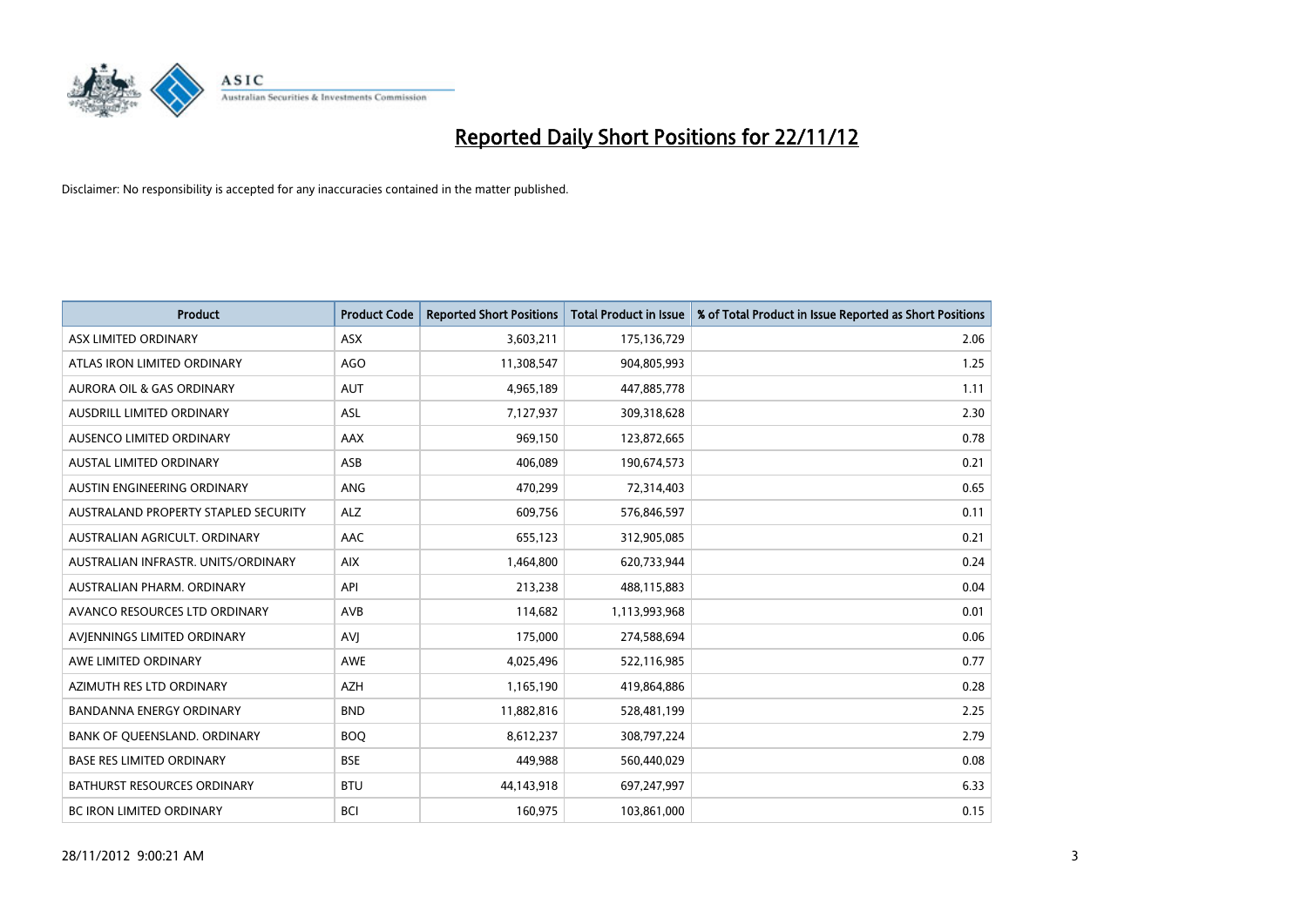

| <b>Product</b>                       | <b>Product Code</b> | <b>Reported Short Positions</b> | <b>Total Product in Issue</b> | % of Total Product in Issue Reported as Short Positions |
|--------------------------------------|---------------------|---------------------------------|-------------------------------|---------------------------------------------------------|
| <b>BEACH ENERGY LIMITED ORDINARY</b> | <b>BPT</b>          | 21,901,135                      | 1,263,677,572                 | 1.73                                                    |
| BEADELL RESOURCE LTD ORDINARY        | <b>BDR</b>          | 13,383,926                      | 742,204,752                   | 1.80                                                    |
| BENDIGO AND ADELAIDE ORDINARY        | <b>BEN</b>          | 9,424,938                       | 402,290,277                   | 2.34                                                    |
| BERKELEY RESOURCES ORDINARY          | <b>BKY</b>          | 187,905                         | 179,393,273                   | 0.10                                                    |
| BETASHARES ASX FIN ETF UNITS         | <b>OFN</b>          | 15,571                          | 3,412,501                     | 0.46                                                    |
| BETASHARESCASHETF ETF UNITS          | AAA                 | 1,400                           | 2,000,000                     | 0.07                                                    |
| <b>BHP BILLITON LIMITED ORDINARY</b> | <b>BHP</b>          | 6,204,173                       | 3,211,691,105                 | 0.19                                                    |
| <b>BILLABONG ORDINARY</b>            | <b>BBG</b>          | 4,787,358                       | 478,944,292                   | 1.00                                                    |
| <b>BLACKTHORN RESOURCES ORDINARY</b> | <b>BTR</b>          | 250,344                         | 164,285,950                   | 0.15                                                    |
| <b>BLUESCOPE STEEL LTD ORDINARY</b>  | <b>BSL</b>          | 12,216,457                      | 3,349,185,247                 | 0.36                                                    |
| <b>BOART LONGYEAR ORDINARY</b>       | <b>BLY</b>          | 7,224,090                       | 461,163,412                   | 1.57                                                    |
| <b>BOOM LOGISTICS ORDINARY</b>       | <b>BOL</b>          | 63,261                          | 468,663,585                   | 0.01                                                    |
| BORAL LIMITED. ORDINARY              | <b>BLD</b>          | 51,424,122                      | 766,235,816                   | 6.71                                                    |
| <b>BOUGAINVILLE COPPER ORDINARY</b>  | <b>BOC</b>          |                                 | 401,062,500                   | 0.00                                                    |
| <b>BRADKEN LIMITED ORDINARY</b>      | <b>BKN</b>          | 11,028,924                      | 169,240,662                   | 6.52                                                    |
| <b>BRAMBLES LIMITED ORDINARY</b>     | <b>BXB</b>          | 5,514,873                       | 1,555,262,103                 | 0.35                                                    |
| BREVILLE GROUP LTD ORDINARY          | <b>BRG</b>          | 797,646                         | 130,095,322                   | 0.61                                                    |
| <b>BRICKWORKS LIMITED ORDINARY</b>   | <b>BKW</b>          | 74,346                          | 147,818,132                   | 0.05                                                    |
| <b>BROCKMAN MINING LTD ORDINARY</b>  | <b>BCK</b>          | 91,872                          | 7,224,094,327                 | 0.00                                                    |
| BT INVESTMENT MNGMNT ORDINARY        | <b>BTT</b>          | 52,817                          | 268,989,279                   | 0.02                                                    |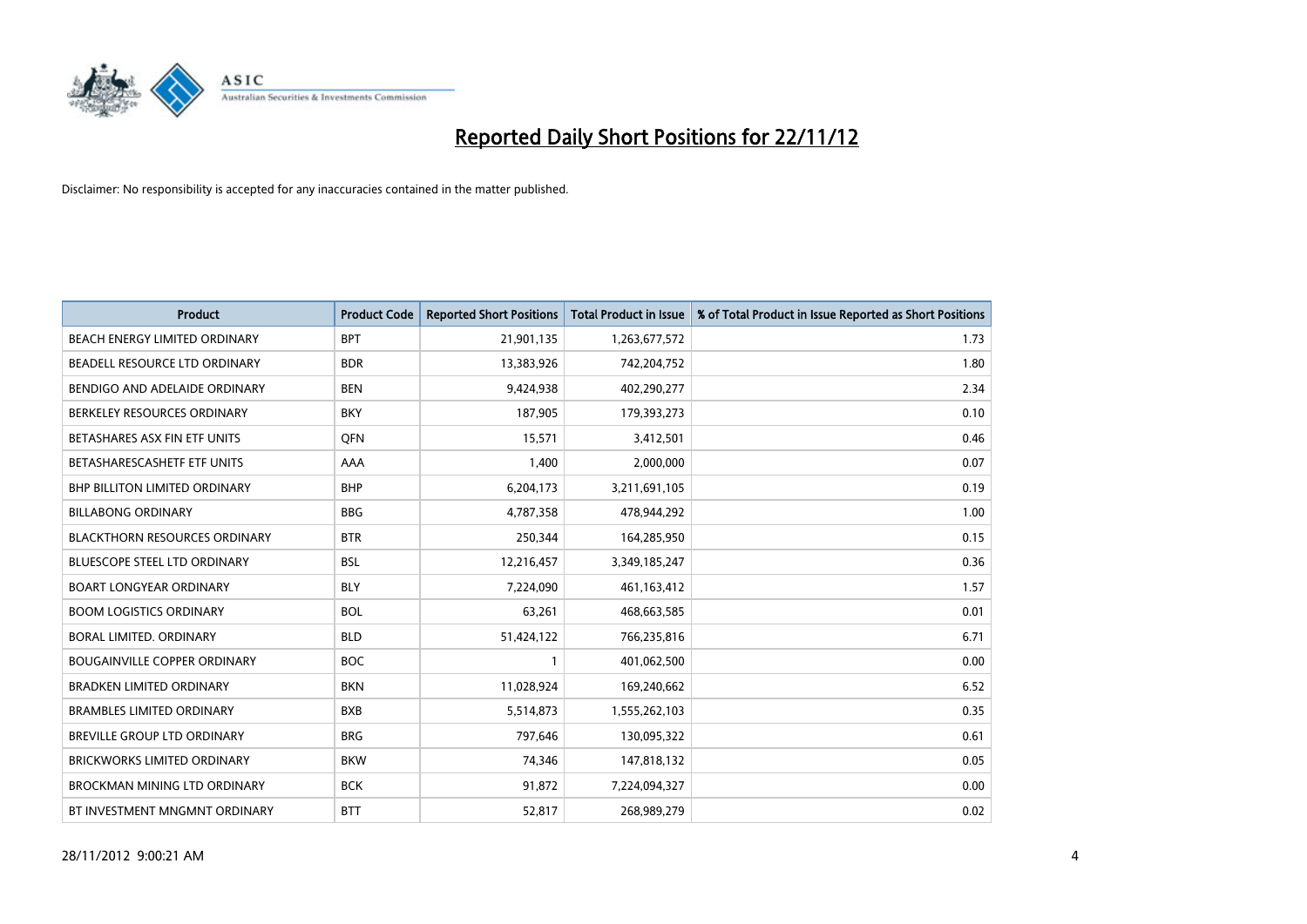

| <b>Product</b>                          | <b>Product Code</b> | <b>Reported Short Positions</b> | <b>Total Product in Issue</b> | % of Total Product in Issue Reported as Short Positions |
|-----------------------------------------|---------------------|---------------------------------|-------------------------------|---------------------------------------------------------|
| <b>BURU ENERGY ORDINARY</b>             | <b>BRU</b>          | 10,197,022                      | 266,297,599                   | 3.83                                                    |
| <b>BWP TRUST ORDINARY UNITS</b>         | <b>BWP</b>          | 3,222,857                       | 533,645,790                   | 0.60                                                    |
| CABCHARGE AUSTRALIA ORDINARY            | CAB                 | 4,996,659                       | 120,430,683                   | 4.15                                                    |
| CALIBRE GROUP LTD ORDINARY              | <b>CGH</b>          | 514,502                         | 307,378,401                   | 0.17                                                    |
| CALTEX AUSTRALIA ORDINARY               | <b>CTX</b>          | 4,094,230                       | 270,000,000                   | 1.52                                                    |
| CAPE LAMBERT RES LTD ORDINARY           | <b>CFE</b>          | 672,938                         | 689,108,792                   | 0.10                                                    |
| CARABELLA RES LTD ORDINARY              | <b>CLR</b>          | 76.079                          | 133,642,797                   | 0.06                                                    |
| <b>CARBON ENERGY ORDINARY</b>           | <b>CNX</b>          | 48,071                          | 776,306,566                   | 0.01                                                    |
| CARDNO LIMITED ORDINARY                 | CDD                 | 6,010,123                       | 139,180,293                   | 4.32                                                    |
| CARNARVON PETROLEUM ORDINARY            | <b>CVN</b>          | 1,663,752                       | 858,516,667                   | 0.19                                                    |
| CARSALES.COM LTD ORDINARY               | <b>CRZ</b>          | 9,063,774                       | 235,760,995                   | 3.84                                                    |
| CEDAR WOODS PROP. ORDINARY              | <b>CWP</b>          | 3.069                           | 73,047,793                    | 0.00                                                    |
| CENTRAL PETROLEUM ORDINARY              | <b>CTP</b>          | 354,859                         | 1,386,978,365                 | 0.03                                                    |
| CENTRO RETAIL AUST ORD/UNIT STAPLED SEC | <b>CRF</b>          | 3,818,248                       | 1,427,391,696                 | 0.27                                                    |
| <b>CERAMIC FUEL CELLS ORDINARY</b>      | <b>CFU</b>          | 392                             | 1,559,231,320                 | 0.00                                                    |
| CFS RETAIL TRUST GRP STAPLED SECURITIES | <b>CFX</b>          | 39,142,829                      | 2,828,495,659                 | 1.38                                                    |
| CHALLENGER DIV.PRO. STAPLED UNITS       | <b>CDI</b>          | 53,513                          | 214,101,013                   | 0.02                                                    |
| <b>CHALLENGER LIMITED ORDINARY</b>      | <b>CGF</b>          | 7,118,494                       | 544,652,710                   | 1.31                                                    |
| CHARTER HALL GROUP STAPLED US PROHIBIT. | <b>CHC</b>          | 390,020                         | 298,684,347                   | 0.13                                                    |
| <b>CHARTER HALL RETAIL UNITS</b>        | <b>COR</b>          | 948.133                         | 328,614,171                   | 0.29                                                    |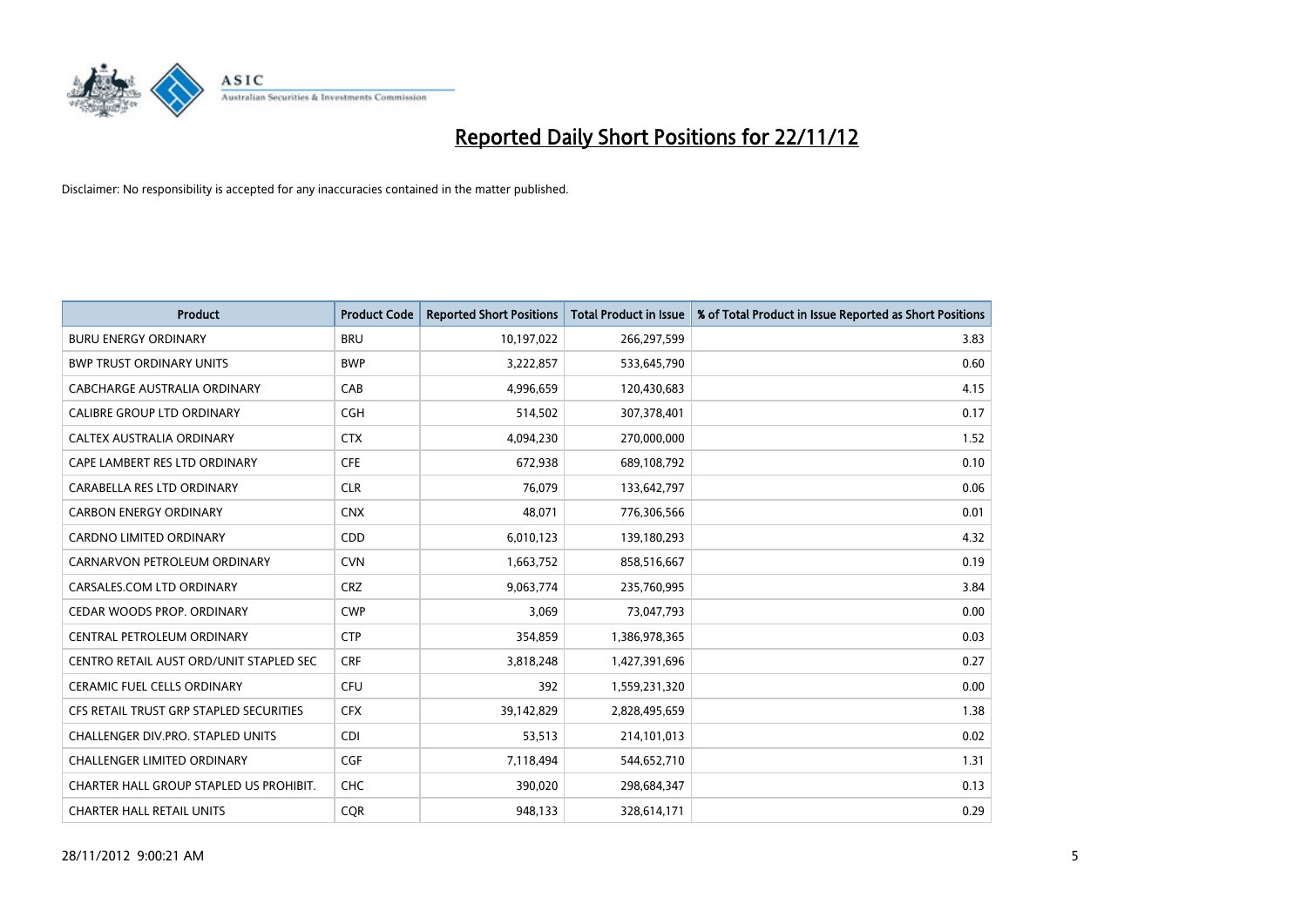

| <b>Product</b>                          | <b>Product Code</b> | <b>Reported Short Positions</b> | <b>Total Product in Issue</b> | % of Total Product in Issue Reported as Short Positions |
|-----------------------------------------|---------------------|---------------------------------|-------------------------------|---------------------------------------------------------|
| <b>CHORUS LIMITED ORDINARY</b>          | <b>CNU</b>          | 983,281                         | 385,082,123                   | 0.26                                                    |
| CITIGOLD CORP LTD ORDINARY              | <b>CTO</b>          | 1,363,288                       | 1,238,622,051                 | 0.11                                                    |
| <b>CLOUGH LIMITED ORDINARY</b>          | <b>CLO</b>          | 105,909                         | 775,259,839                   | 0.01                                                    |
| <b>CNPR GRP UNITS/ORD STAPLED</b>       | <b>CNP</b>          | 2,537                           | 972,414,514                   | 0.00                                                    |
| COAL OF AFRICA LTD ORDINARY             | <b>CZA</b>          | 90,137                          | 800,951,034                   | 0.01                                                    |
| <b>COALSPUR MINES LTD ORDINARY</b>      | <b>CPL</b>          | 14,647,357                      | 620,729,899                   | 2.36                                                    |
| COCA-COLA AMATIL ORDINARY               | <b>CCL</b>          | 3,679,702                       | 762,133,414                   | 0.48                                                    |
| COCHLEAR LIMITED ORDINARY               | <b>COH</b>          | 4,939,342                       | 57,026,689                    | 8.66                                                    |
| COCKATOO COAL ORDINARY                  | <b>COK</b>          | 17,402,477                      | 1,016,746,908                 | 1.71                                                    |
| <b>CODAN LIMITED ORDINARY</b>           | <b>CDA</b>          | 50,001                          | 176,862,573                   | 0.03                                                    |
| <b>COLLINS FOODS LTD ORDINARY</b>       | <b>CKF</b>          | 23,670                          | 93,000,003                    | 0.03                                                    |
| COMMONWEALTH BANK, ORDINARY             | <b>CBA</b>          | 17,434,436                      | 1,609,180,841                 | 1.08                                                    |
| <b>COMMONWEALTH PROP ORDINARY UNITS</b> | <b>CPA</b>          | 15,379,683                      | 2,347,003,413                 | 0.66                                                    |
| <b>COMPASS RESOURCES ORDINARY</b>       | <b>CMR</b>          | 7,472                           | 1,403,744,100                 | 0.00                                                    |
| <b>COMPUTERSHARE LTD ORDINARY</b>       | CPU                 | 10,608,820                      | 555,664,059                   | 1.91                                                    |
| CONTINENTAL COAL LTD ORDINARY           | CCC                 | 983                             | 473,061,772                   | 0.00                                                    |
| <b>COOPER ENERGY LTD ORDINARY</b>       | <b>COE</b>          | 283,844                         | 328,694,257                   | 0.09                                                    |
| <b>CORP TRAVEL LIMITED ORDINARY</b>     | <b>CTD</b>          | 134,863                         | 74,971,020                    | 0.18                                                    |
| <b>CREDIT CORP GROUP ORDINARY</b>       | <b>CCP</b>          | 32,795                          | 45,932,899                    | 0.07                                                    |
| <b>CROMWELL PROP STAPLED SECURITIES</b> | <b>CMW</b>          | 296.839                         | 1,225,539,033                 | 0.02                                                    |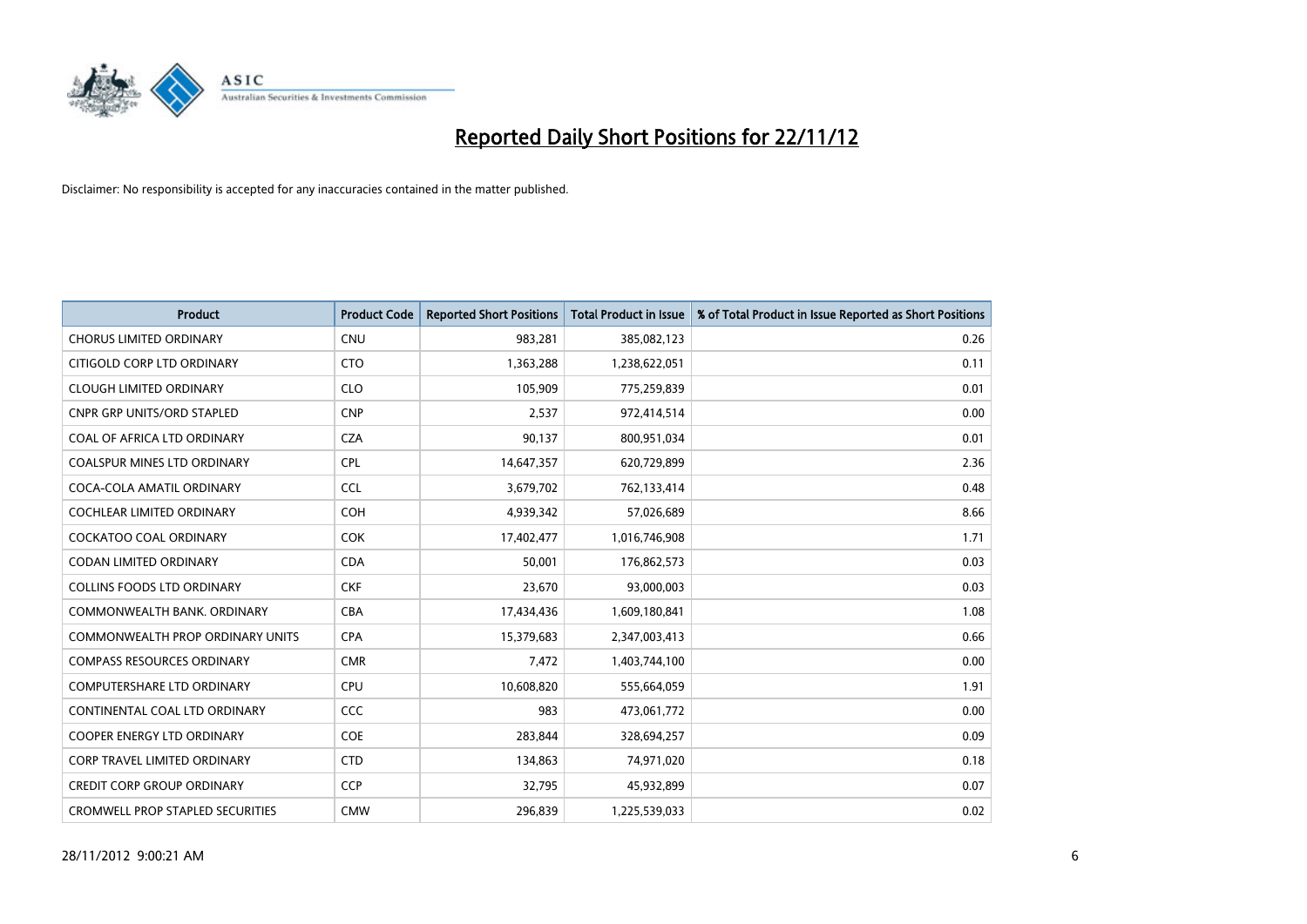

| <b>Product</b>                       | <b>Product Code</b> | <b>Reported Short Positions</b> | <b>Total Product in Issue</b> | % of Total Product in Issue Reported as Short Positions |
|--------------------------------------|---------------------|---------------------------------|-------------------------------|---------------------------------------------------------|
| <b>CROWN LIMITED ORDINARY</b>        | <b>CWN</b>          | 5,553,760                       | 728,394,185                   | 0.76                                                    |
| <b>CSG LIMITED ORDINARY</b>          | CSV                 | 1,273,139                       | 282,567,499                   | 0.45                                                    |
| <b>CSL LIMITED ORDINARY</b>          | <b>CSL</b>          | 2,970,611                       | 501,620,777                   | 0.59                                                    |
| <b>CSR LIMITED ORDINARY</b>          | <b>CSR</b>          | 46,403,506                      | 506,000,315                   | 9.17                                                    |
| <b>CUDECO LIMITED ORDINARY</b>       | CDU                 | 6,470,877                       | 188,343,961                   | 3.44                                                    |
| DART ENERGY LTD ORDINARY             | <b>DTE</b>          | 19,403,599                      | 812,965,406                   | 2.39                                                    |
| DAVID JONES LIMITED ORDINARY         | <b>DIS</b>          | 55,170,564                      | 531,788,775                   | 10.37                                                   |
| <b>DECMIL GROUP LIMITED ORDINARY</b> | <b>DCG</b>          | 625,622                         | 168,203,219                   | 0.37                                                    |
| DEVINE LIMITED ORDINARY              | <b>DVN</b>          | 254,481                         | 158,730,556                   | 0.16                                                    |
| DEXUS PROPERTY GROUP STAPLED UNITS   | <b>DXS</b>          | 12,799,763                      | 4,839,024,176                 | 0.26                                                    |
| DISCOVERY METALS LTD ORDINARY        | <b>DML</b>          | 4,746,692                       | 486,986,451                   | 0.97                                                    |
| DOMINO PIZZA ENTERPR ORDINARY        | <b>DMP</b>          | 2,520                           | 70,192,674                    | 0.00                                                    |
| DORAY MINERALS LTD ORDINARY          | <b>DRM</b>          | 105,000                         | 139,200,101                   | 0.08                                                    |
| DOWNER EDI LIMITED ORDINARY          | <b>DOW</b>          | 11,686,732                      | 429,100,296                   | 2.72                                                    |
| DRILLSEARCH ENERGY ORDINARY          | <b>DLS</b>          | 3,347,251                       | 386,468,803                   | 0.87                                                    |
| DUET GROUP STAPLED US PROHIBIT.      | <b>DUE</b>          | 5,236,188                       | 1,116,638,606                 | 0.47                                                    |
| <b>DULUXGROUP LIMITED ORDINARY</b>   | <b>DLX</b>          | 8,487,853                       | 368,984,902                   | 2.30                                                    |
| ECHO ENTERTAINMENT ORDINARY          | <b>EGP</b>          | 9,912,889                       | 825,672,730                   | 1.20                                                    |
| <b>ELDERS LIMITED ORDINARY</b>       | <b>ELD</b>          | 18,573,661                      | 448,598,480                   | 4.14                                                    |
| ELEMENTAL MINERALS ORDINARY          | <b>ELM</b>          | 620.400                         | 243,614,280                   | 0.25                                                    |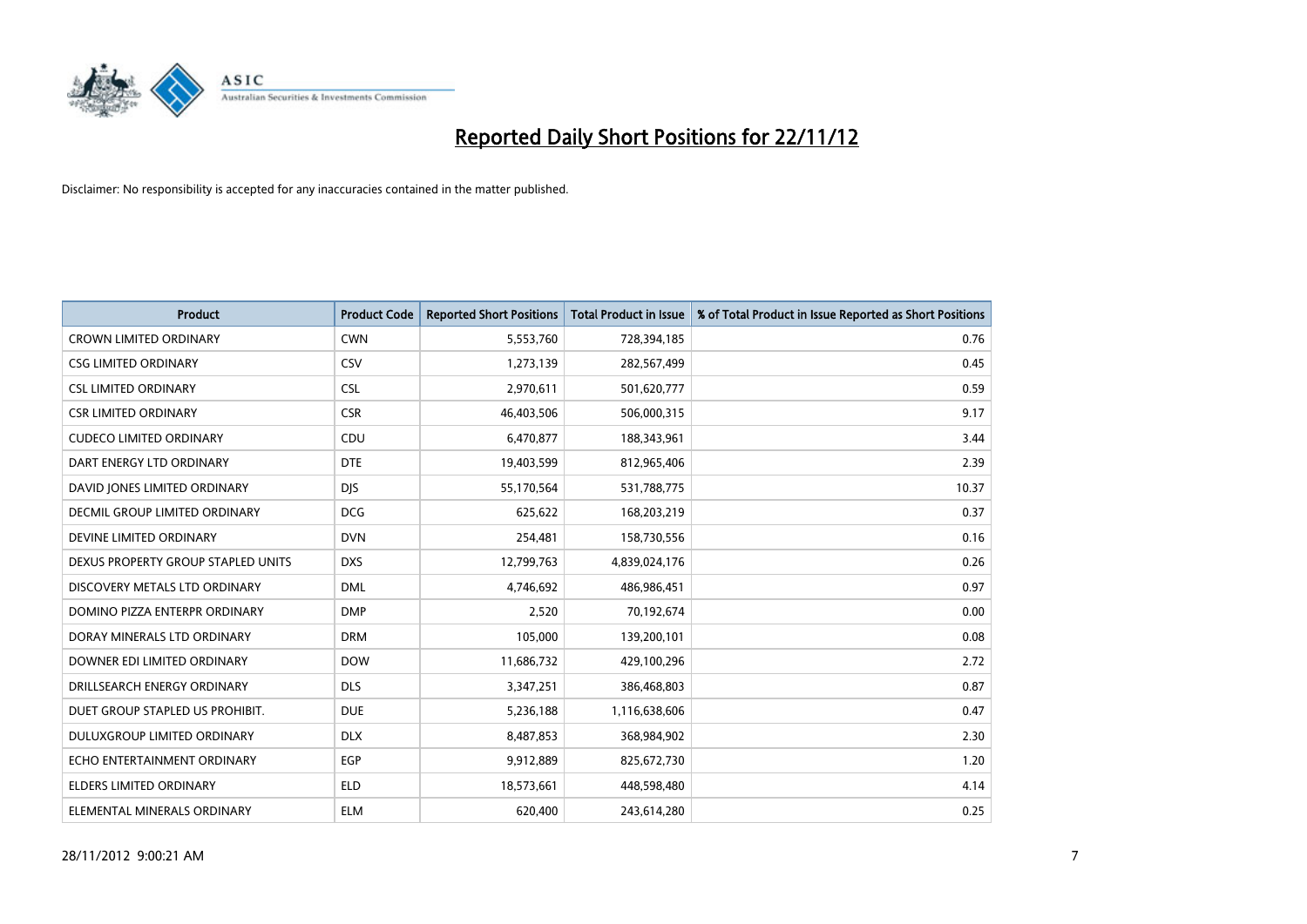

| <b>Product</b>                        | <b>Product Code</b> | <b>Reported Short Positions</b> | <b>Total Product in Issue</b> | % of Total Product in Issue Reported as Short Positions |
|---------------------------------------|---------------------|---------------------------------|-------------------------------|---------------------------------------------------------|
| ELEMENTOS LIMITED ORDINARY            | <b>ELT</b>          | 16                              | 148,290,347                   | 0.00                                                    |
| <b>EMECO HOLDINGS ORDINARY</b>        | <b>EHL</b>          | 6,478,664                       | 625,904,712                   | 1.04                                                    |
| <b>ENDEAVOUR MIN CORP CDI 1:1</b>     | <b>EVR</b>          | 252,582                         | 124,161,564                   | 0.20                                                    |
| ENERGY RESOURCES ORDINARY 'A'         | ERA                 | 7,149,345                       | 517,725,062                   | 1.38                                                    |
| <b>ENERGY WORLD CORPOR, ORDINARY</b>  | <b>EWC</b>          | 23,336,886                      | 1,734,166,672                 | 1.35                                                    |
| <b>ENVESTRA LIMITED ORDINARY</b>      | <b>ENV</b>          | 15,390,261                      | 1,603,333,497                 | 0.96                                                    |
| EQUATORIAL RES LTD ORDINARY           | EQX                 | 127,308                         | 117,235,353                   | 0.11                                                    |
| EVOLUTION MINING LTD ORDINARY         | <b>EVN</b>          | 3,861,822                       | 707,942,989                   | 0.55                                                    |
| FAIRFAX MEDIA LTD ORDINARY            | <b>FXI</b>          | 363,938,898                     | 2,351,955,725                 | 15.47                                                   |
| <b>FAR LTD ORDINARY</b>               | <b>FAR</b>          | 21,000,000                      | 2,499,846,742                 | 0.84                                                    |
| FKP PROPERTY GROUP STAPLED SECURITIES | <b>FKP</b>          | 52,778,959                      | 2,251,016,386                 | 2.34                                                    |
| FLEETWOOD CORP ORDINARY               | <b>FWD</b>          | 1,516,719                       | 60,000,126                    | 2.53                                                    |
| FLETCHER BUILDING ORDINARY            | <b>FBU</b>          | 8,241,681                       | 684,793,538                   | 1.20                                                    |
| FLEXIGROUP LIMITED ORDINARY           | <b>FXL</b>          | 215,865                         | 286,986,003                   | 0.08                                                    |
| <b>FLIGHT CENTRE ORDINARY</b>         | <b>FLT</b>          | 11,908,507                      | 100,154,646                   | 11.89                                                   |
| FLINDERS MINES LTD ORDINARY           | <b>FMS</b>          | 772,809                         | 1,821,300,404                 | 0.04                                                    |
| FOCUS MINERALS LTD ORDINARY           | <b>FML</b>          | 158,163                         | 4,320,773,701                 | 0.00                                                    |
| FORGE GROUP LIMITED ORDINARY          | FGE                 | 447,897                         | 86,169,014                    | 0.52                                                    |
| FORTESCUE METALS GRP ORDINARY         | <b>FMG</b>          | 185,406,489                     | 3,113,798,659                 | 5.95                                                    |
| <b>G.U.D. HOLDINGS ORDINARY</b>       | GUD                 | 1,745,838                       | 71,341,319                    | 2.45                                                    |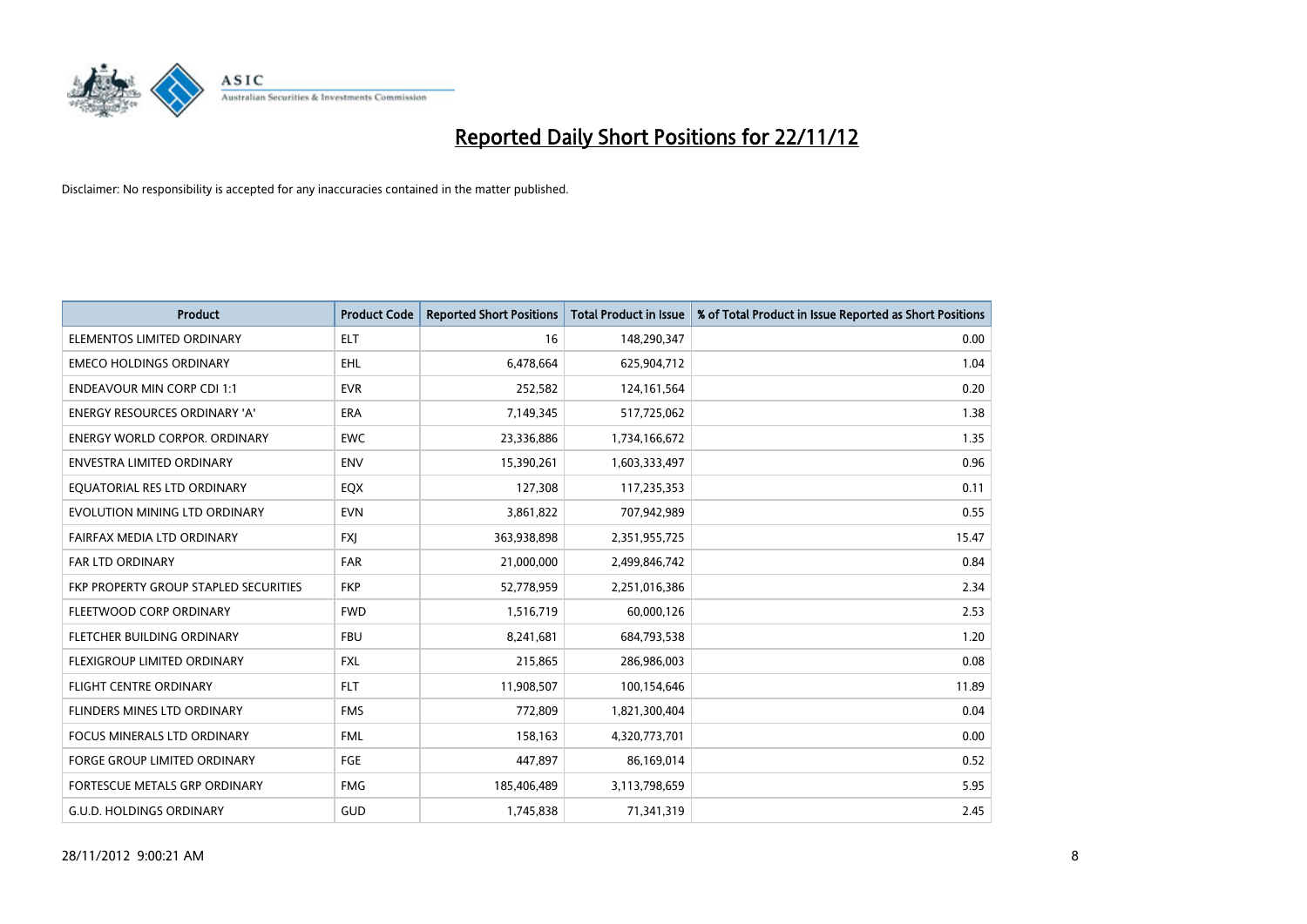

| <b>Product</b>                            | <b>Product Code</b> | <b>Reported Short Positions</b> | <b>Total Product in Issue</b> | % of Total Product in Issue Reported as Short Positions |
|-------------------------------------------|---------------------|---------------------------------|-------------------------------|---------------------------------------------------------|
| <b>G8 EDUCATION LIMITED ORDINARY</b>      | <b>GEM</b>          | 48.831                          | 246,048,593                   | 0.02                                                    |
| <b>GALAXY RESOURCES ORDINARY</b>          | <b>GXY</b>          | 3,057,740                       | 536,359,341                   | 0.57                                                    |
| <b>GENETIC TECHNOLOGIES ORDINARY</b>      | <b>GTG</b>          | 1,253,100                       | 474,971,819                   | 0.26                                                    |
| <b>GEODYNAMICS LIMITED ORDINARY</b>       | GDY                 | 850                             | 406,452,608                   | 0.00                                                    |
| <b>GINDALBIE METALS LTD ORDINARY</b>      | <b>GBG</b>          | 60,663,509                      | 1,247,487,454                 | 4.86                                                    |
| <b>GLOBAL MINING ORDINARY</b>             | <b>GMI</b>          | 170                             | 181,898,994                   | 0.00                                                    |
| <b>GOODMAN FIELDER, ORDINARY</b>          | <b>GFF</b>          | 30,235,240                      | 1,955,559,207                 | 1.55                                                    |
| <b>GOODMAN GROUP STAPLED US PROHIBIT.</b> | <b>GMG</b>          | 10,872,848                      | 1,701,681,304                 | 0.64                                                    |
| <b>GPT GROUP STAPLED SEC.</b>             | <b>GPT</b>          | 6,534,243                       | 1,766,785,075                 | 0.37                                                    |
| <b>GRAINCORP LIMITED A CLASS ORDINARY</b> | <b>GNC</b>          | 856,646                         | 228,241,481                   | 0.38                                                    |
| <b>GRANGE RESOURCES. ORDINARY</b>         | <b>GRR</b>          | 1,914,750                       | 1,155,487,102                 | 0.17                                                    |
| <b>GREENLAND MIN EN LTD ORDINARY</b>      | GGG                 | 4,628,398                       | 567,912,409                   | 0.81                                                    |
| <b>GRYPHON MINERALS LTD ORDINARY</b>      | GRY                 | 19,479,286                      | 348,264,983                   | 5.59                                                    |
| <b>GUILDFORD COAL LTD ORDINARY</b>        | <b>GUF</b>          | 1,177,708                       | 521,046,899                   | 0.23                                                    |
| <b>GUNNS LIMITED ORDINARY</b>             | <b>GNS</b>          | 51,528,090                      | 848,401,559                   | 6.07                                                    |
| <b>GWA GROUP LTD ORDINARY</b>             | <b>GWA</b>          | 11,418,500                      | 304,706,899                   | 3.75                                                    |
| HARVEY NORMAN ORDINARY                    | <b>HVN</b>          | 113,908,911                     | 1,062,316,784                 | 10.72                                                   |
| HASTIE GROUP LIMITED ORDINARY             | <b>HST</b>          | 233,914                         | 137,353,504                   | 0.17                                                    |
| HASTINGS DIVERSIFIED STAPLED SECURITY     | <b>HDF</b>          | 379,804                         | 560,324,158                   | 0.07                                                    |
| <b>HENDERSON GROUP CDI 1:1</b>            | <b>HGG</b>          | 1,808,505                       | 703,813,556                   | 0.26                                                    |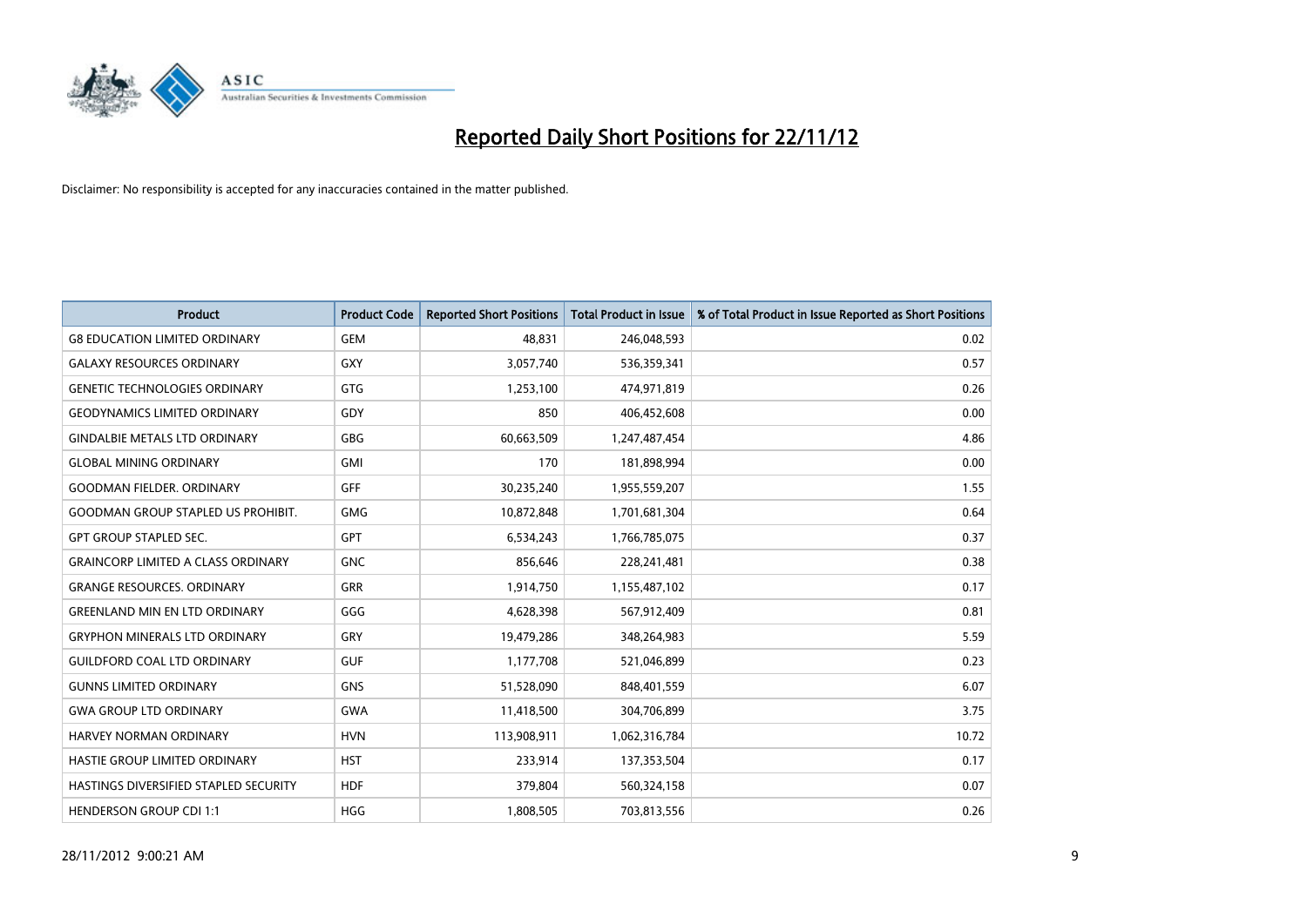

| <b>Product</b>                         | <b>Product Code</b> | <b>Reported Short Positions</b> | <b>Total Product in Issue</b> | % of Total Product in Issue Reported as Short Positions |
|----------------------------------------|---------------------|---------------------------------|-------------------------------|---------------------------------------------------------|
| HFA HOLDINGS LIMITED ORDINARY          | <b>HFA</b>          | 3.809                           | 117,332,831                   | 0.00                                                    |
| HILLGROVE RES LTD ORDINARY             | <b>HGO</b>          | 3,411,127                       | 1,022,760,221                 | 0.33                                                    |
| HILLS HOLDINGS LTD ORDINARY            | <b>HIL</b>          | 4,092,654                       | 246,500,444                   | 1.66                                                    |
| HORIZON OIL LIMITED ORDINARY           | <b>HZN</b>          | 33,353,582                      | 1,130,811,515                 | 2.95                                                    |
| <b>ICON ENERGY LIMITED ORDINARY</b>    | <b>ICN</b>          | 74,414                          | 514,755,940                   | 0.01                                                    |
| <b>IINET LIMITED ORDINARY</b>          | <b>IIN</b>          | 127,515                         | 161,238,847                   | 0.08                                                    |
| <b>ILUKA RESOURCES ORDINARY</b>        | ILU                 | 55,144,621                      | 418,700,517                   | 13.17                                                   |
| <b>IMDEX LIMITED ORDINARY</b>          | <b>IMD</b>          | 1,816,139                       | 210,473,188                   | 0.86                                                    |
| <b>INCITEC PIVOT ORDINARY</b>          | IPL                 | 12,591,363                      | 1,628,730,107                 | 0.77                                                    |
| <b>INDEPENDENCE GROUP ORDINARY</b>     | <b>IGO</b>          | 6,491,876                       | 232,882,535                   | 2.79                                                    |
| INDOPHIL RESOURCES ORDINARY            | <b>IRN</b>          | 475,040                         | 1,203,146,194                 | 0.04                                                    |
| <b>INDUSTREA LIMITED ORDINARY</b>      | IDL                 | 1,445,289                       | 370,268,218                   | 0.39                                                    |
| INFIGEN ENERGY STAPLED SECURITIES      | <b>IFN</b>          | 3,459,879                       | 762,265,972                   | 0.45                                                    |
| <b>INSURANCE AUSTRALIA ORDINARY</b>    | IAG                 | 4,959,970                       | 2,079,034,021                 | 0.24                                                    |
| <b>INTEGRA MINING LTD, ORDINARY</b>    | <b>IGR</b>          | 2,315,757                       | 934,440,899                   | 0.25                                                    |
| <b>INTREPID MINES ORDINARY</b>         | <b>IAU</b>          | 12,786,374                      | 553,802,270                   | 2.31                                                    |
| INVESTA OFFICE FUND STAPLED SECURITIES | <b>IOF</b>          | 2,783,880                       | 614,047,458                   | 0.45                                                    |
| <b>INVOCARE LIMITED ORDINARY</b>       | IVC                 | 3,329,107                       | 110,030,298                   | 3.03                                                    |
| <b>ION LIMITED ORDINARY</b>            | <b>ION</b>          | 164,453                         | 256,365,105                   | 0.06                                                    |
| <b>IOOF HOLDINGS LTD ORDINARY</b>      | <b>IFL</b>          | 1,529,574                       | 229,794,395                   | 0.67                                                    |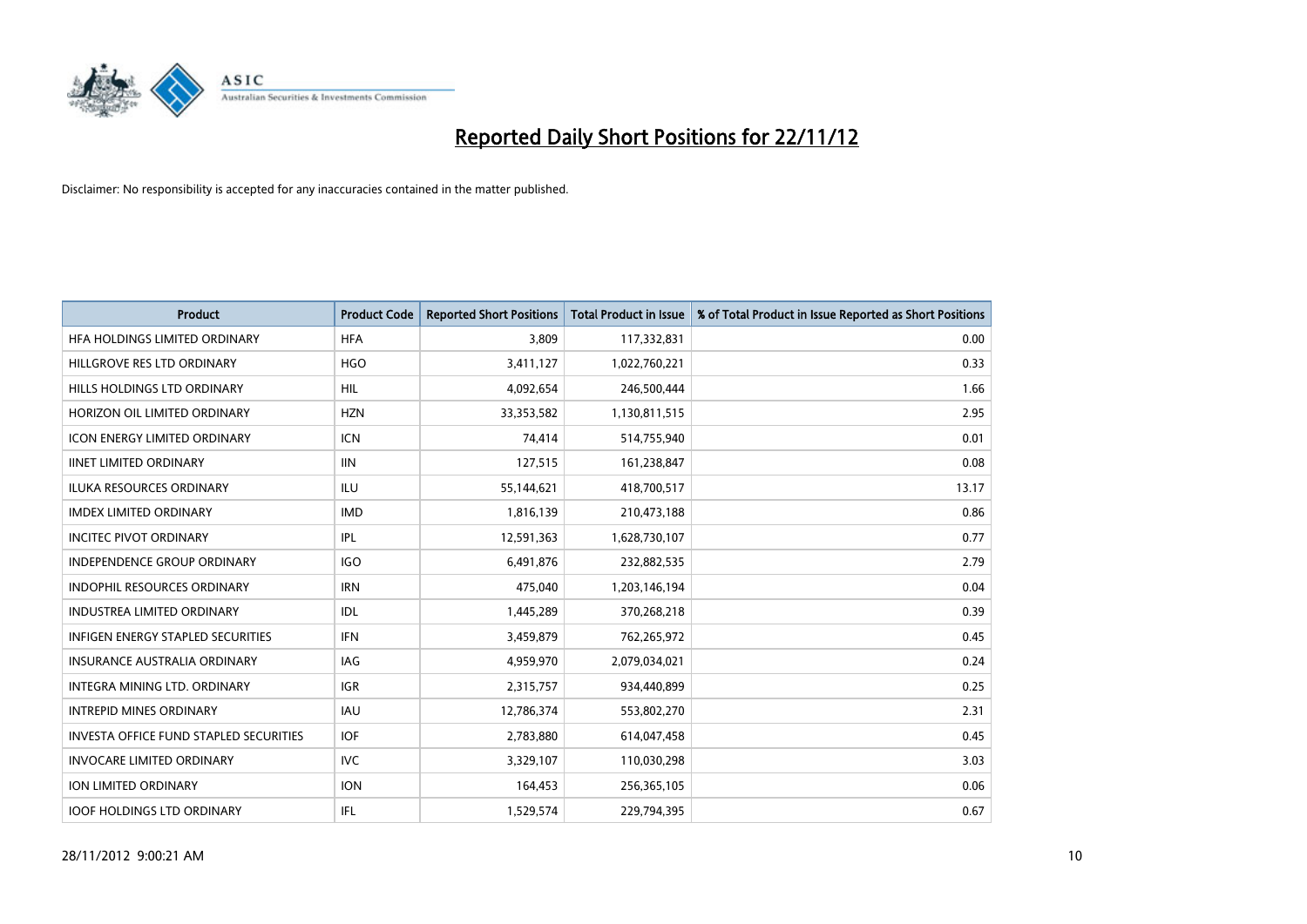

| <b>Product</b>                                  | <b>Product Code</b> | <b>Reported Short Positions</b> | <b>Total Product in Issue</b> | % of Total Product in Issue Reported as Short Positions |
|-------------------------------------------------|---------------------|---------------------------------|-------------------------------|---------------------------------------------------------|
| <b>IRESS LIMITED ORDINARY</b>                   | <b>IRE</b>          | 2,642,191                       | 128,620,231                   | 2.05                                                    |
| <b>IRON ORE HOLDINGS ORDINARY</b>               | <b>IOH</b>          | 39,352                          | 161,174,005                   | 0.02                                                    |
| <b>ISHARES MSCI TAIWAN CDI 1:1</b>              | <b>ITW</b>          | 16.937                          | 184,400,000                   | 0.01                                                    |
| ISHARES S&P 500 CDI 1:1                         | <b>IVV</b>          | 2,569                           | 116,350,000                   | 0.00                                                    |
| <b>IVANHOE AUSTRALIA ORDINARY</b>               | <b>IVA</b>          | 2,585,567                       | 555,856,143                   | 0.47                                                    |
| <b>JAMES HARDIE INDUST CHESS DEPOSITARY INT</b> | <b>IHX</b>          | 9,715,726                       | 439,619,313                   | 2.21                                                    |
| <b>IB HI-FI LIMITED ORDINARY</b>                | <b>IBH</b>          | 21,782,561                      | 98,850,643                    | 22.04                                                   |
| <b>JUPITER MINES ORDINARY</b>                   | <b>IMS</b>          | 90,681                          | 2,281,835,383                 | 0.00                                                    |
| <b>KAGARA LTD ORDINARY</b>                      | KZL                 | 3,001,465                       | 798,953,117                   | 0.38                                                    |
| KANGAROO RES LTD ORDINARY                       | <b>KRL</b>          | 1,414,303                       | 3,434,430,012                 | 0.04                                                    |
| KAROON GAS AUSTRALIA ORDINARY                   | <b>KAR</b>          | 481.982                         | 221,420,769                   | 0.22                                                    |
| KATHMANDU HOLD LTD ORDINARY                     | <b>KMD</b>          | 746,189                         | 200,165,940                   | 0.37                                                    |
| <b>KBL MINING LIMITED ORDINARY</b>              | <b>KBL</b>          | 1.820                           | 292,335,629                   | 0.00                                                    |
| <b>KENTOR GOLD LIMITED ORDINARY</b>             | KGL                 | 275                             | 140,040,563                   | 0.00                                                    |
| KINGSGATE CONSOLID. ORDINARY                    | <b>KCN</b>          | 7,869,592                       | 151,828,173                   | 5.18                                                    |
| KINGSROSE MINING LTD ORDINARY                   | <b>KRM</b>          | 9,231                           | 290,111,217                   | 0.00                                                    |
| LEIGHTON HOLDINGS ORDINARY                      | LEI                 | 10,675,781                      | 337, 164, 188                 | 3.17                                                    |
| LEND LEASE GROUP UNIT/ORD STAPLED               | <b>LLC</b>          | 4,195,743                       | 574,351,883                   | 0.73                                                    |
| LINC ENERGY LTD ORDINARY                        | <b>LNC</b>          | 31,296,544                      | 504,487,631                   | 6.20                                                    |
| LIQUEFIED NATURAL ORDINARY                      | <b>LNG</b>          | 272.800                         | 267,699,015                   | 0.10                                                    |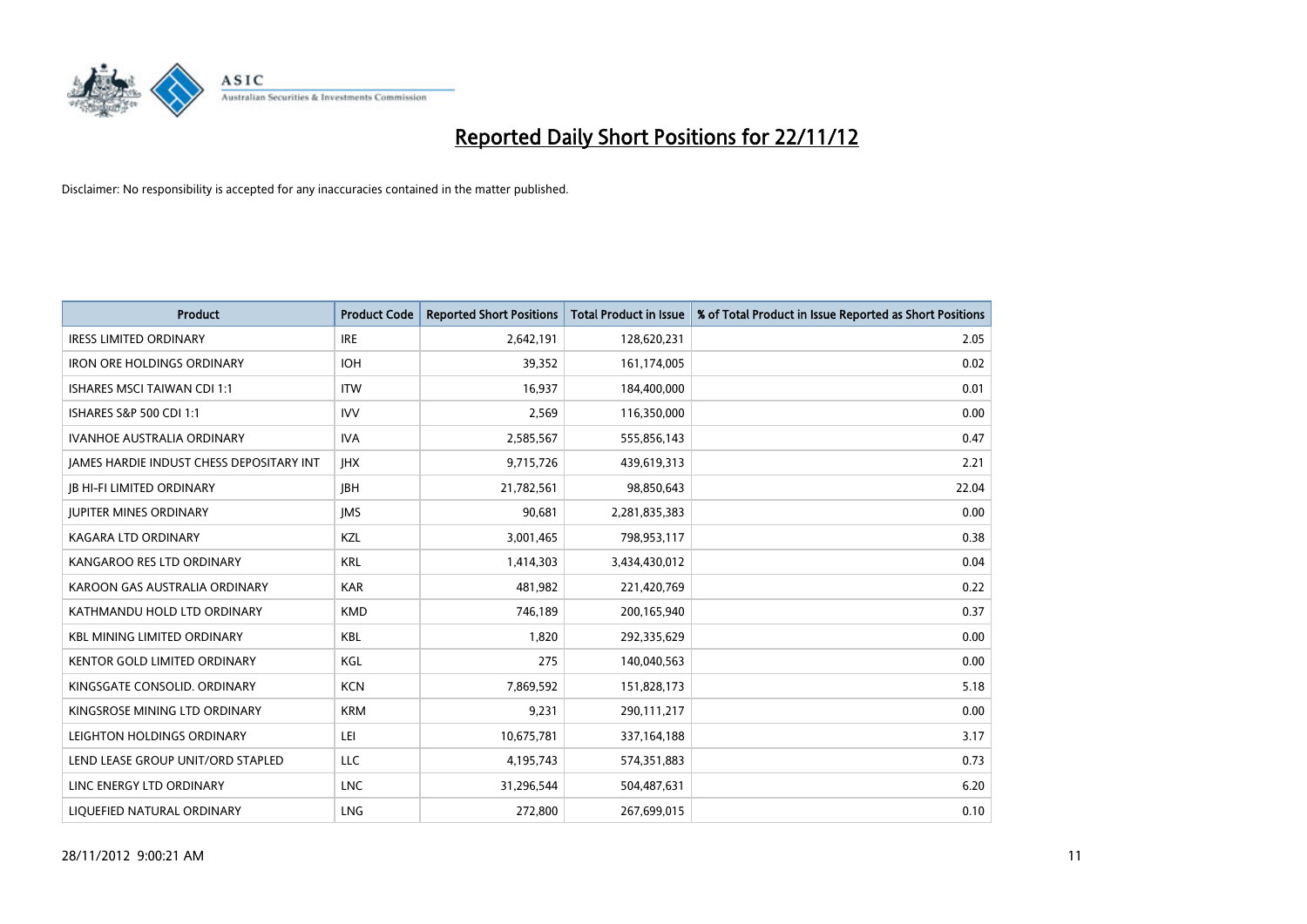

| <b>Product</b>                        | <b>Product Code</b> | <b>Reported Short Positions</b> | <b>Total Product in Issue</b> | % of Total Product in Issue Reported as Short Positions |
|---------------------------------------|---------------------|---------------------------------|-------------------------------|---------------------------------------------------------|
| <b>LYNAS CORPORATION ORDINARY</b>     | <b>LYC</b>          | 215,617,483                     | 1,796,159,363                 | 12.00                                                   |
| M2 TELECOMMUNICATION ORDINARY         | <b>MTU</b>          | 6,143,766                       | 157,891,251                   | 3.89                                                    |
| <b>MACA LIMITED ORDINARY</b>          | <b>MLD</b>          | 63,627                          | 150,000,000                   | 0.04                                                    |
| <b>MACMAHON HOLDINGS ORDINARY</b>     | <b>MAH</b>          | 11,947,302                      | 757,017,561                   | 1.58                                                    |
| MACQ ATLAS ROADS GRP ORDINARY STAPLED | <b>MQA</b>          | 5,103,184                       | 478,531,436                   | 1.07                                                    |
| MACQUARIE GROUP LTD ORDINARY          | <b>MOG</b>          | 7,583,813                       | 339,125,738                   | 2.24                                                    |
| <b>MARENGO MINING ORDINARY</b>        | <b>MGO</b>          | 26,950                          | 1,137,720,551                 | 0.00                                                    |
| <b>MATRIX C &amp; E LTD ORDINARY</b>  | <b>MCE</b>          | 3,995,014                       | 94,555,428                    | 4.23                                                    |
| MAVERICK DRILLING ORDINARY            | <b>MAD</b>          | 3,074,119                       | 452,726,751                   | 0.68                                                    |
| MCMILLAN SHAKESPEARE ORDINARY         | <b>MMS</b>          | 388,709                         | 74,523,965                    | 0.52                                                    |
| MEDUSA MINING LTD ORDINARY            | <b>MML</b>          | 2,156,054                       | 188,903,911                   | 1.14                                                    |
| MELBOURNE IT LIMITED ORDINARY         | <b>MLB</b>          | 492,947                         | 82,451,363                    | 0.60                                                    |
| MEO AUSTRALIA LTD ORDINARY            | <b>MEO</b>          | 1,400,323                       | 586,448,260                   | 0.24                                                    |
| <b>MERMAID MARINE ORDINARY</b>        | <b>MRM</b>          | 1,798,975                       | 223,694,865                   | 0.80                                                    |
| MESOBLAST LIMITED ORDINARY            | <b>MSB</b>          | 17,989,662                      | 287,132,832                   | 6.27                                                    |
| METALS X LIMITED ORDINARY             | <b>MLX</b>          | 4,702,165                       | 1,651,766,110                 | 0.28                                                    |
| METCASH LIMITED ORDINARY              | <b>MTS</b>          | 61,856,889                      | 880,704,786                   | 7.02                                                    |
| METGASCO LIMITED ORDINARY             | <b>MEL</b>          | 28,898                          | 445,158,802                   | 0.01                                                    |
| METMINCO LIMITED ORDINARY             | <b>MNC</b>          | 1,566,859                       | 1,749,541,573                 | 0.09                                                    |
| MICLYN EXP OFFSHR ORDINARY            | <b>MIO</b>          | 103,296                         | 278,639,188                   | 0.04                                                    |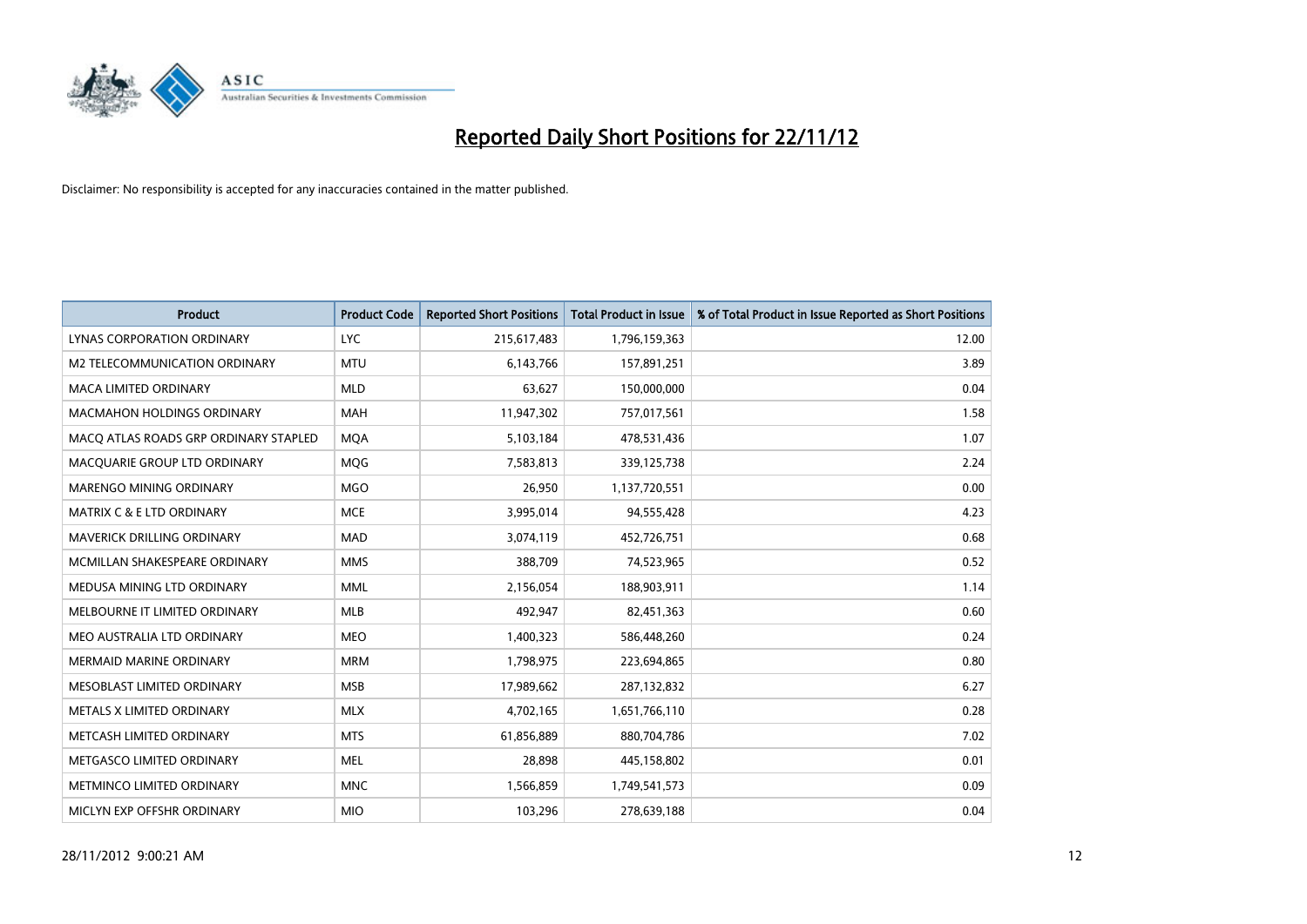

| <b>Product</b>                    | <b>Product Code</b> | <b>Reported Short Positions</b> | <b>Total Product in Issue</b> | % of Total Product in Issue Reported as Short Positions |
|-----------------------------------|---------------------|---------------------------------|-------------------------------|---------------------------------------------------------|
| MILTON CORPORATION ORDINARY       | <b>MLT</b>          | 12,800                          | 121,625,655                   | 0.01                                                    |
| MINCOR RESOURCES NL ORDINARY      | <b>MCR</b>          | 2,259,637                       | 188,208,274                   | 1.20                                                    |
| MINERAL DEPOSITS ORDINARY         | <b>MDL</b>          | 207,330                         | 83,538,786                    | 0.25                                                    |
| MINERAL RESOURCES. ORDINARY       | <b>MIN</b>          | 4,921,242                       | 185,333,269                   | 2.66                                                    |
| MIRABELA NICKEL LTD ORDINARY      | <b>MBN</b>          | 8,605,553                       | 876,582,736                   | 0.98                                                    |
| MIRVAC GROUP STAPLED SECURITIES   | <b>MGR</b>          | 9,794,068                       | 3,425,587,451                 | 0.29                                                    |
| <b>MOLOPO ENERGY LTD ORDINARY</b> | <b>MPO</b>          | 1,523,936                       | 245,849,711                   | 0.62                                                    |
| MONADELPHOUS GROUP ORDINARY       | <b>MND</b>          | 6,371,565                       | 90,663,543                    | 7.03                                                    |
| MORTGAGE CHOICE LTD ORDINARY      | <b>MOC</b>          | 2,376,327                       | 123,431,282                   | 1.93                                                    |
| <b>MOUNT GIBSON IRON ORDINARY</b> | <b>MGX</b>          | 7,181,550                       | 1,090,584,232                 | 0.66                                                    |
| MULTIPLEX SITES SITES             | <b>MXUPA</b>        | 457                             | 4,500,000                     | 0.01                                                    |
| MURCHISON METALS LTD ORDINARY     | <b>MMX</b>          | 6,258,261                       | 450,427,346                   | 1.39                                                    |
| MYER HOLDINGS LTD ORDINARY        | <b>MYR</b>          | 88,568,541                      | 583,384,551                   | 15.18                                                   |
| <b>MYSTATE LIMITED ORDINARY</b>   | <b>MYS</b>          | 19,725                          | 87,012,663                    | 0.02                                                    |
| NATIONAL AUST, BANK ORDINARY      | <b>NAB</b>          | 21,749,640                      | 2,300,821,750                 | 0.95                                                    |
| NAVITAS LIMITED ORDINARY          | <b>NVT</b>          | 11,937,450                      | 375,367,918                   | 3.18                                                    |
| NEON ENERGY LIMITED ORDINARY      | <b>NEN</b>          | 1,382,706                       | 549,582,936                   | 0.25                                                    |
| NEW HOPE CORPORATION ORDINARY     | <b>NHC</b>          | 2,649,169                       | 830,526,815                   | 0.32                                                    |
| NEWCREST MINING ORDINARY          | <b>NCM</b>          | 2,307,647                       | 765,906,839                   | 0.30                                                    |
| NEWS CORP A NON-VOTING CDI        | <b>NWSLV</b>        | 2,553,146                       | 1,540,577,990                 | 0.17                                                    |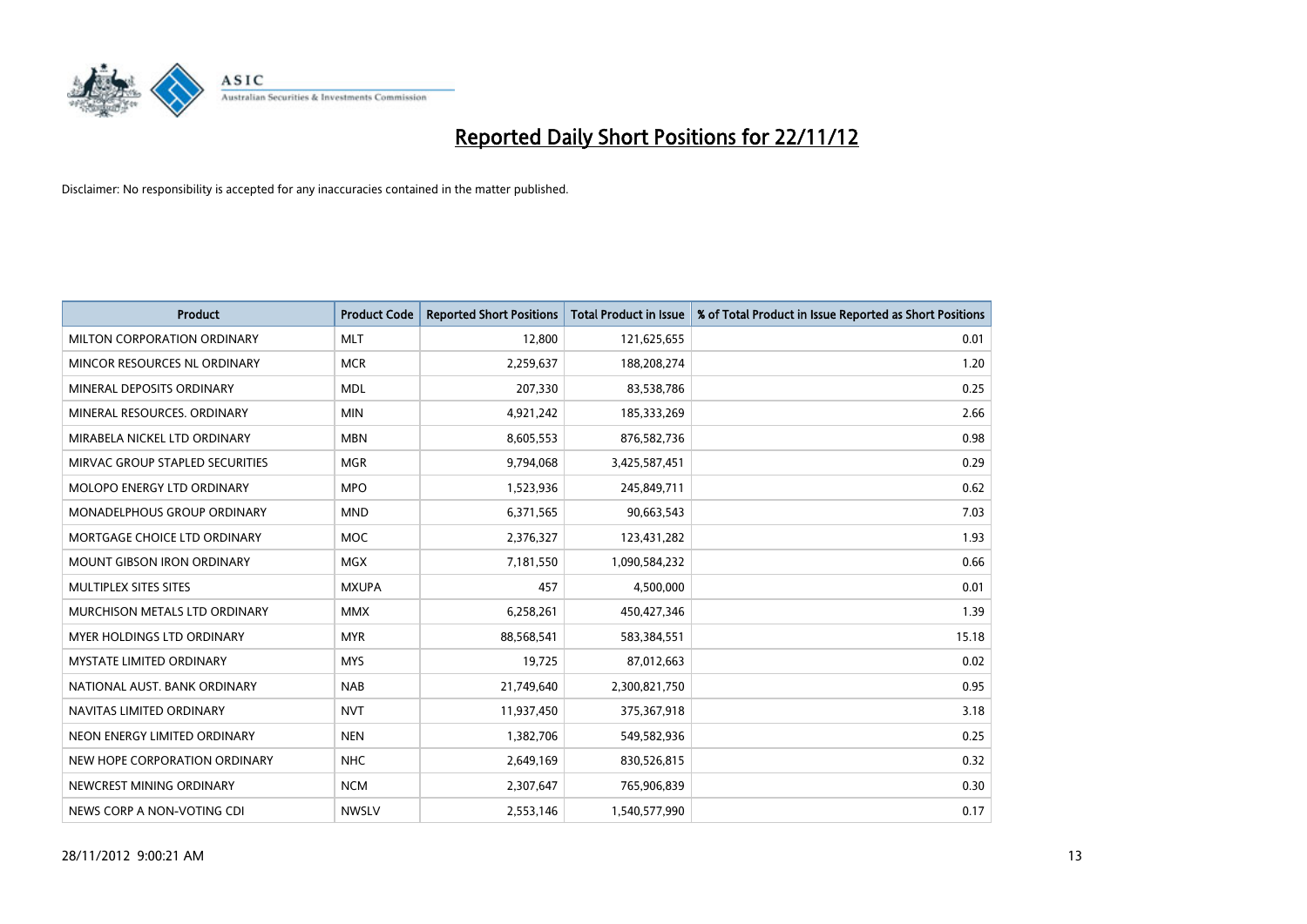

| <b>Product</b>                        | <b>Product Code</b> | <b>Reported Short Positions</b> | <b>Total Product in Issue</b> | % of Total Product in Issue Reported as Short Positions |
|---------------------------------------|---------------------|---------------------------------|-------------------------------|---------------------------------------------------------|
| NEWS CORP B VOTING CDI                | <b>NWS</b>          | 1,329,535                       | 798,520,953                   | 0.17                                                    |
| NEWSAT LIMITED ORDINARY               | <b>NWT</b>          | 86,833                          | 233,052,157                   | 0.04                                                    |
| NEXTDC LIMITED ORDINARY               | <b>NXT</b>          | 2,745,922                       | 150,627,388                   | 1.82                                                    |
| NEXUS ENERGY LIMITED ORDINARY         | <b>NXS</b>          | 5,563,717                       | 1,329,821,159                 | 0.42                                                    |
| NIDO PETROLEUM ORDINARY               | <b>NDO</b>          | 105,313                         | 1,390,829,818                 | 0.01                                                    |
| NOBLE MINERAL RES ORDINARY            | <b>NMG</b>          | 3,770,533                       | 655,522,952                   | 0.58                                                    |
| NORFOLK GROUP ORDINARY                | <b>NFK</b>          | 50                              | 158,890,730                   | 0.00                                                    |
| NORTHERN IRON LTD ORDINARY            | <b>NFE</b>          | 3,082,651                       | 493,067,453                   | 0.63                                                    |
| NORTHERN STAR ORDINARY                | <b>NST</b>          | 3,398,751                       | 423,968,168                   | 0.80                                                    |
| NRW HOLDINGS LIMITED ORDINARY         | <b>NWH</b>          | 6,426,648                       | 278,888,011                   | 2.30                                                    |
| NUFARM LIMITED ORDINARY               | <b>NUF</b>          | 5,958,591                       | 262,721,422                   | 2.27                                                    |
| OAKTON LIMITED ORDINARY               | <b>OKN</b>          | 50,000                          | 91,721,874                    | 0.05                                                    |
| OCEANAGOLD CORP. CHESS DEPOSITARY INT | <b>OGC</b>          | 749,635                         | 263,278,752                   | 0.28                                                    |
| OIL SEARCH LTD ORDINARY               | OSH                 | 2,750,982                       | 1,334,756,742                 | 0.21                                                    |
| OM HOLDINGS LIMITED ORDINARY          | OMH                 | 4,053,715                       | 673,423,337                   | 0.60                                                    |
| ORICA LIMITED ORDINARY                | ORI                 | 2,810,869                       | 365,642,802                   | 0.77                                                    |
| ORIGIN ENERGY ORDINARY                | <b>ORG</b>          | 12,033,368                      | 1,093,614,528                 | 1.10                                                    |
| OROCOBRE LIMITED ORDINARY             | <b>ORE</b>          | 83,555                          | 115,547,970                   | 0.07                                                    |
| OROTONGROUP LIMITED ORDINARY          | ORL                 | 153,890                         | 40,880,902                    | 0.38                                                    |
| ORPHEUS ENERGY LTD ORDINARY           | <b>OEG</b>          | 67,200                          | 130,475,919                   | 0.05                                                    |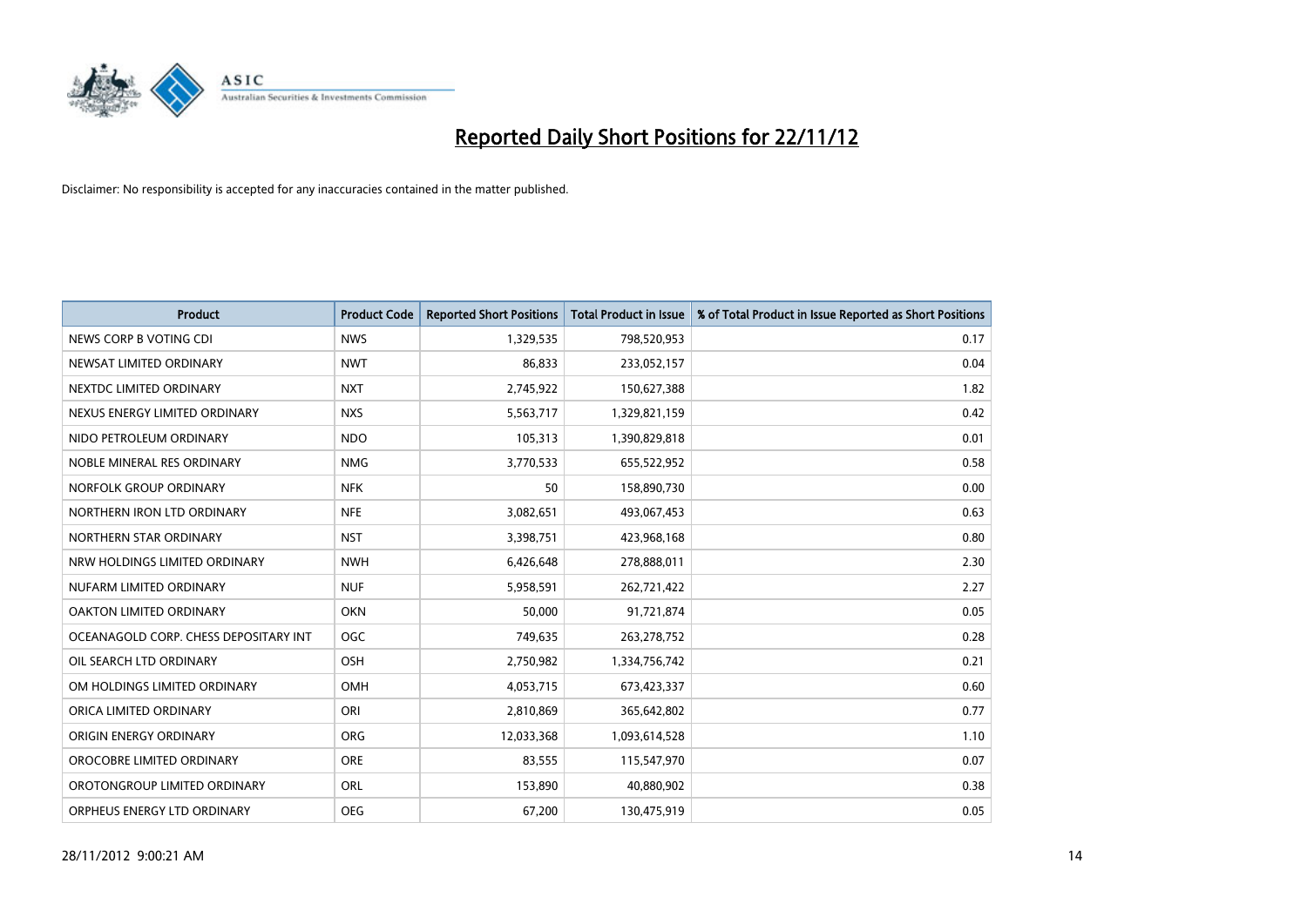

| <b>Product</b>                | <b>Product Code</b> | <b>Reported Short Positions</b> | <b>Total Product in Issue</b> | % of Total Product in Issue Reported as Short Positions |
|-------------------------------|---------------------|---------------------------------|-------------------------------|---------------------------------------------------------|
| OZ MINERALS ORDINARY          | OZL                 | 4,583,656                       | 303,470,022                   | 1.51                                                    |
| PACIFIC BRANDS ORDINARY       | <b>PBG</b>          | 8,897,665                       | 912,915,695                   | 0.97                                                    |
| PALADIN ENERGY LTD ORDINARY   | <b>PDN</b>          | 73,868,143                      | 836,825,651                   | 8.83                                                    |
| PANAUST LIMITED ORDINARY      | <b>PNA</b>          | 2,252,195                       | 605,962,322                   | 0.37                                                    |
| PANCONTINENTAL OIL ORDINARY   | <b>PCL</b>          | 233,335                         | 1,148,744,096                 | 0.02                                                    |
| PANORAMIC RESOURCES ORDINARY  | PAN                 | 2,740,610                       | 255,681,195                   | 1.07                                                    |
| PAPERLINX LIMITED ORDINARY    | <b>PPX</b>          | 133,813                         | 609,280,761                   | 0.02                                                    |
| PAPILLON RES LTD ORDINARY     | PIR                 | 2,809,494                       | 258,986,563                   | 1.08                                                    |
| PATTIES FOODS LTD ORDINARY    | PFL                 | 100,000                         | 139,065,639                   | 0.07                                                    |
| PEET LIMITED ORDINARY         | <b>PPC</b>          | 3,816,622                       | 321,013,141                   | 1.19                                                    |
| PERILYA LIMITED ORDINARY      | PEM                 | 3,026                           | 769,316,426                   | 0.00                                                    |
| PERPETUAL LIMITED ORDINARY    | PPT                 | 2,081,163                       | 41,980,678                    | 4.96                                                    |
| PERSEUS MINING LTD ORDINARY   | PRU                 | 9,364,329                       | 457,962,088                   | 2.04                                                    |
| PHARMAXIS LTD ORDINARY        | <b>PXS</b>          | 7,268,955                       | 308,543,389                   | 2.36                                                    |
| PHOENIX GOLD LIMITED ORDINARY | <b>PXG</b>          | 176,129                         | 181,075,925                   | 0.10                                                    |
| PLATINUM ASSET ORDINARY       | <b>PTM</b>          | 12,997,339                      | 561,347,878                   | 2.32                                                    |
| PLATINUM AUSTRALIA ORDINARY   | <b>PLA</b>          | 836,127                         | 504,968,043                   | 0.17                                                    |
| PMI GOLD CORP CDI 1:1         | <b>PVM</b>          | 55,600                          | 79,078,033                    | 0.07                                                    |
| PMP LIMITED ORDINARY          | <b>PMP</b>          | 106,142                         | 323,781,124                   | 0.03                                                    |
| PREMIER INVESTMENTS ORDINARY  | PMV                 | 1,039,005                       | 155,260,478                   | 0.67                                                    |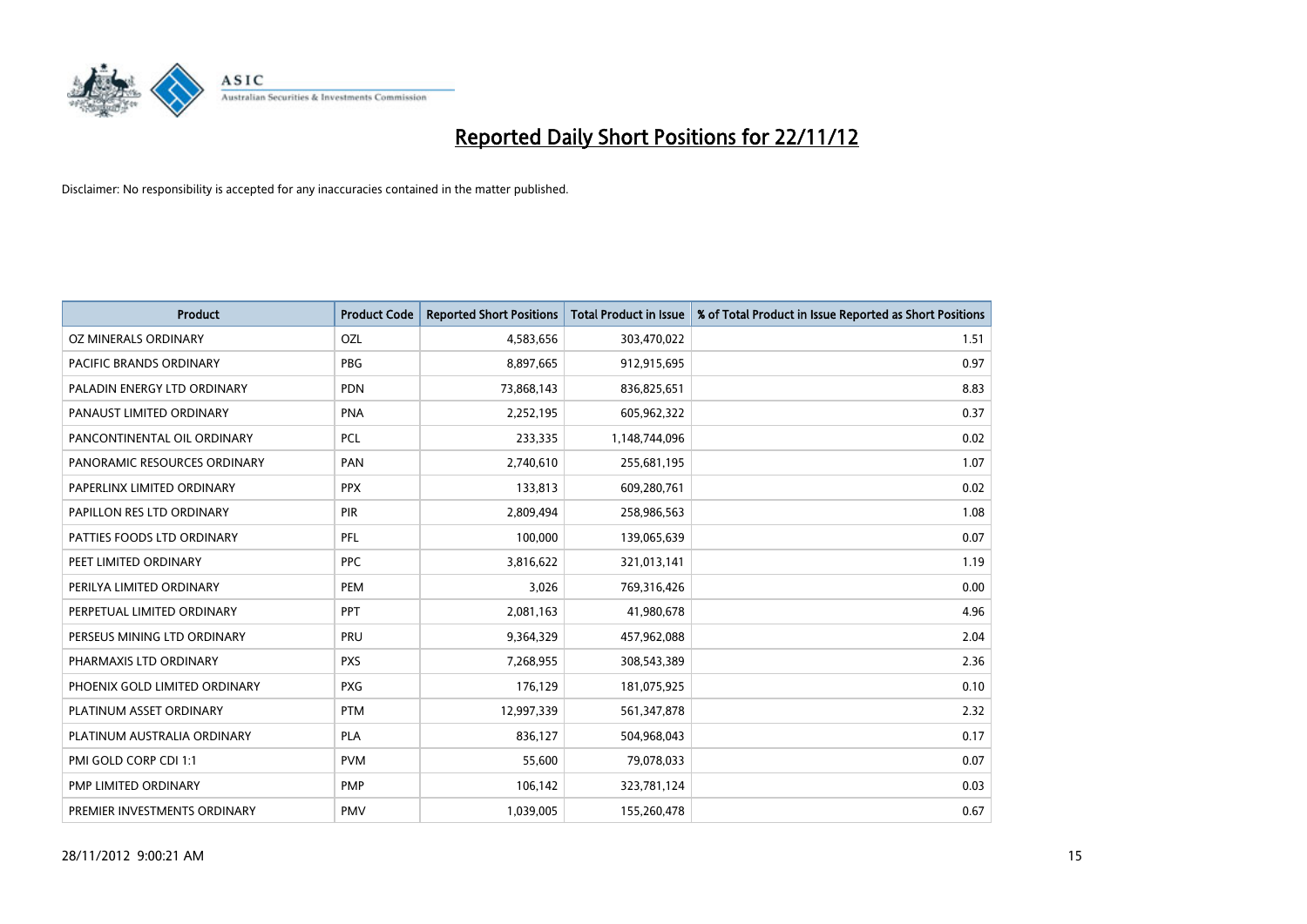

| <b>Product</b>                    | <b>Product Code</b> | <b>Reported Short Positions</b> | <b>Total Product in Issue</b> | % of Total Product in Issue Reported as Short Positions |
|-----------------------------------|---------------------|---------------------------------|-------------------------------|---------------------------------------------------------|
| PRIMA BIOMED LTD ORDINARY         | <b>PRR</b>          | 6,288,810                       | 1,066,063,388                 | 0.59                                                    |
| PRIMARY HEALTH CARE ORDINARY      | <b>PRY</b>          | 27,597,399                      | 502,983,554                   | 5.49                                                    |
| PRIMEAG AUSTRALIA ORDINARY        | PAG                 | 26,544                          | 266,394,444                   | 0.01                                                    |
| PROGRAMMED ORDINARY               | PRG                 | 220,000                         | 118,177,001                   | 0.19                                                    |
| OANTAS AIRWAYS ORDINARY           | QAN                 | 13,958,120                      | 2,265,123,620                 | 0.62                                                    |
| OBE INSURANCE GROUP ORDINARY      | <b>OBE</b>          | 58,919,396                      | 1,196,747,582                 | 4.92                                                    |
| OR NATIONAL LIMITED ORDINARY      | <b>ORN</b>          | 12,516,194                      | 2,425,468,941                 | 0.52                                                    |
| ORXPHARMA LTD ORDINARY            | <b>QRX</b>          | 96,662                          | 144,577,206                   | 0.07                                                    |
| <b>QUBE HOLDINGS LTD ORDINARY</b> | QUB                 | 13,658,313                      | 926,489,845                   | 1.47                                                    |
| RAMELIUS RESOURCES ORDINARY       | <b>RMS</b>          | 5,956,241                       | 336,256,949                   | 1.77                                                    |
| RAMSAY HEALTH CARE ORDINARY       | <b>RHC</b>          | 2,481,583                       | 202,081,252                   | 1.23                                                    |
| <b>RCR TOMLINSON ORDINARY</b>     | <b>RCR</b>          | 215,524                         | 132,406,265                   | 0.16                                                    |
| <b>REA GROUP ORDINARY</b>         | <b>REA</b>          | 25,349                          | 131,714,699                   | 0.02                                                    |
| <b>RECKON LIMITED ORDINARY</b>    | <b>RKN</b>          | 451,000                         | 129,488,015                   | 0.35                                                    |
| <b>RED 5 LIMITED ORDINARY</b>     | <b>RED</b>          | 544,878                         | 135,488,008                   | 0.40                                                    |
| <b>RED FORK ENERGY ORDINARY</b>   | <b>RFE</b>          | 1,765,613                       | 384,951,719                   | 0.46                                                    |
| REDBANK ENERGY LTD ORDINARY       | AEJ                 | 13                              | 786,287                       | 0.00                                                    |
| REDFLEX HOLDINGS ORDINARY         | <b>RDF</b>          | 204,977                         | 110,762,310                   | 0.19                                                    |
| REECE AUSTRALIA LTD. ORDINARY     | <b>REH</b>          | 10,511                          | 99,600,000                    | 0.01                                                    |
| REED RESOURCES LTD ORDINARY       | <b>RDR</b>          | 106.800                         | 508,556,518                   | 0.02                                                    |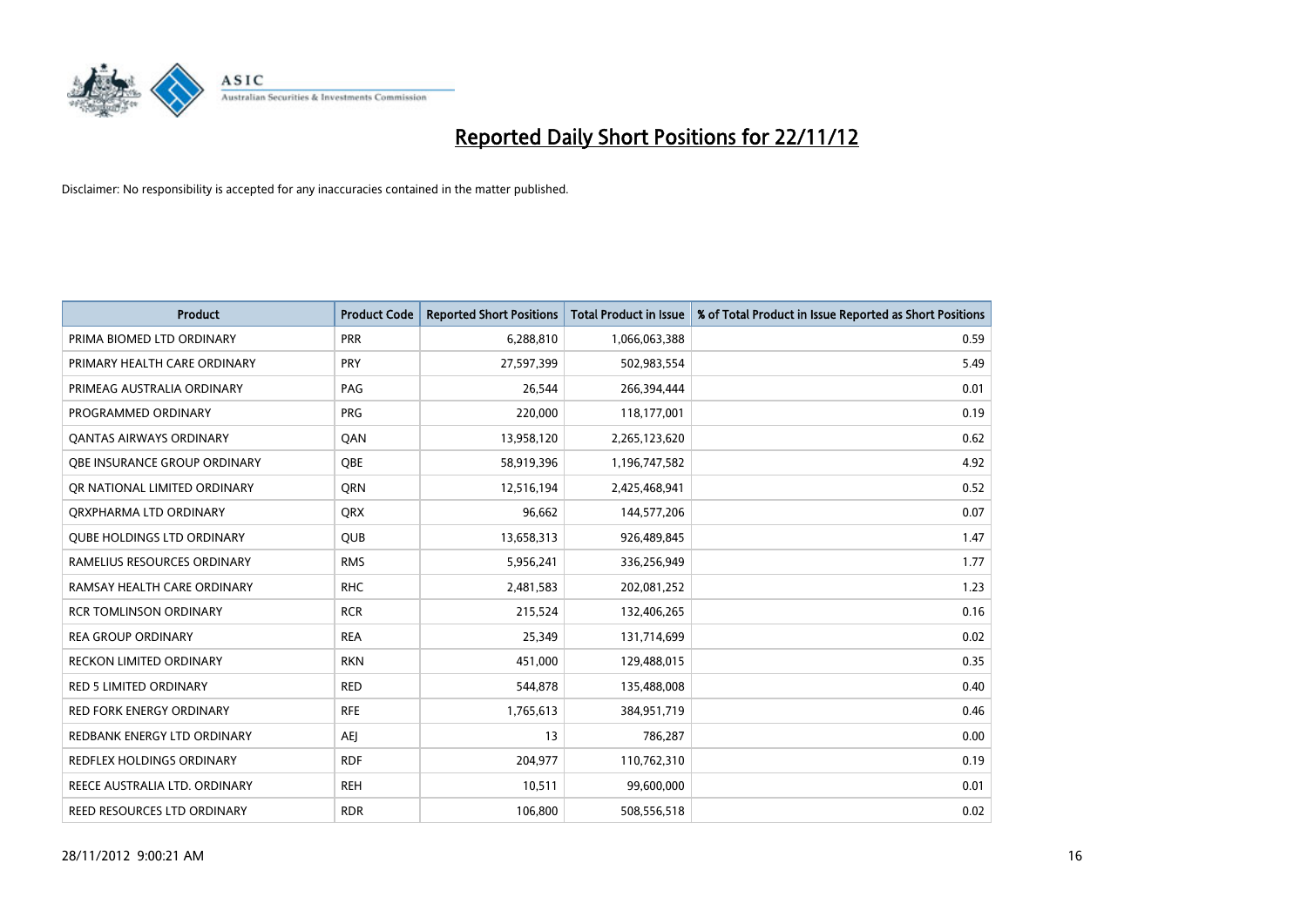

| <b>Product</b>                     | <b>Product Code</b> | <b>Reported Short Positions</b> | <b>Total Product in Issue</b> | % of Total Product in Issue Reported as Short Positions |
|------------------------------------|---------------------|---------------------------------|-------------------------------|---------------------------------------------------------|
| <b>REGIS RESOURCES ORDINARY</b>    | <b>RRL</b>          | 1,824,243                       | 472,920,679                   | 0.39                                                    |
| RESMED INC CDI 10:1                | <b>RMD</b>          | 3,445,987                       | 1,556,242,300                 | 0.22                                                    |
| <b>RESOLUTE MINING ORDINARY</b>    | <b>RSG</b>          | 3,257,458                       | 632,071,957                   | 0.52                                                    |
| RESOURCE GENERATION ORDINARY       | <b>RES</b>          | 173                             | 262,895,652                   | 0.00                                                    |
| RETAIL FOOD GROUP ORDINARY         | <b>RFG</b>          | 154,357                         | 127,696,060                   | 0.12                                                    |
| REVERSE CORP LIMITED ORDINARY      | <b>REF</b>          | 100                             | 92,382,175                    | 0.00                                                    |
| REX MINERALS LIMITED ORDINARY      | <b>RXM</b>          | 2,073,397                       | 188,907,284                   | 1.10                                                    |
| RHG LIMITED ORDINARY               | <b>RHG</b>          | 301,085                         | 308,483,177                   | 0.10                                                    |
| <b>RIALTO ENERGY ORDINARY</b>      | <b>RIA</b>          | 41                              | 672,259,992                   | 0.00                                                    |
| <b>RIDLEY CORPORATION ORDINARY</b> | <b>RIC</b>          | 5,000                           | 307,817,071                   | 0.00                                                    |
| RIO TINTO LIMITED ORDINARY         | <b>RIO</b>          | 10,320,210                      | 435,758,720                   | 2.37                                                    |
| ROC OIL COMPANY ORDINARY           | <b>ROC</b>          | 1,235,994                       | 683,235,552                   | 0.18                                                    |
| RURALCO HOLDINGS ORDINARY          | <b>RHL</b>          | 12,000                          | 55,019,284                    | 0.02                                                    |
| SAI GLOBAL LIMITED ORDINARY        | SAI                 | 7,389,428                       | 206,730,256                   | 3.57                                                    |
| SALMAT LIMITED ORDINARY            | <b>SLM</b>          | 1,147,080                       | 159,812,799                   | 0.72                                                    |
| SAMSON OIL & GAS LTD ORDINARY      | SSN                 | 4,638,000                       | 1,821,524,000                 | 0.25                                                    |
| SANDFIRE RESOURCES ORDINARY        | <b>SFR</b>          | 2,634,643                       | 152,724,301                   | 1.73                                                    |
| <b>SANTOS LTD ORDINARY</b>         | <b>STO</b>          | 3,711,351                       | 958,847,917                   | 0.39                                                    |
| SARACEN MINERAL ORDINARY           | <b>SAR</b>          | 6,195,353                       | 595,032,306                   | 1.04                                                    |
| SEDGMAN LIMITED ORDINARY           | <b>SDM</b>          | 629,585                         | 217,623,797                   | 0.29                                                    |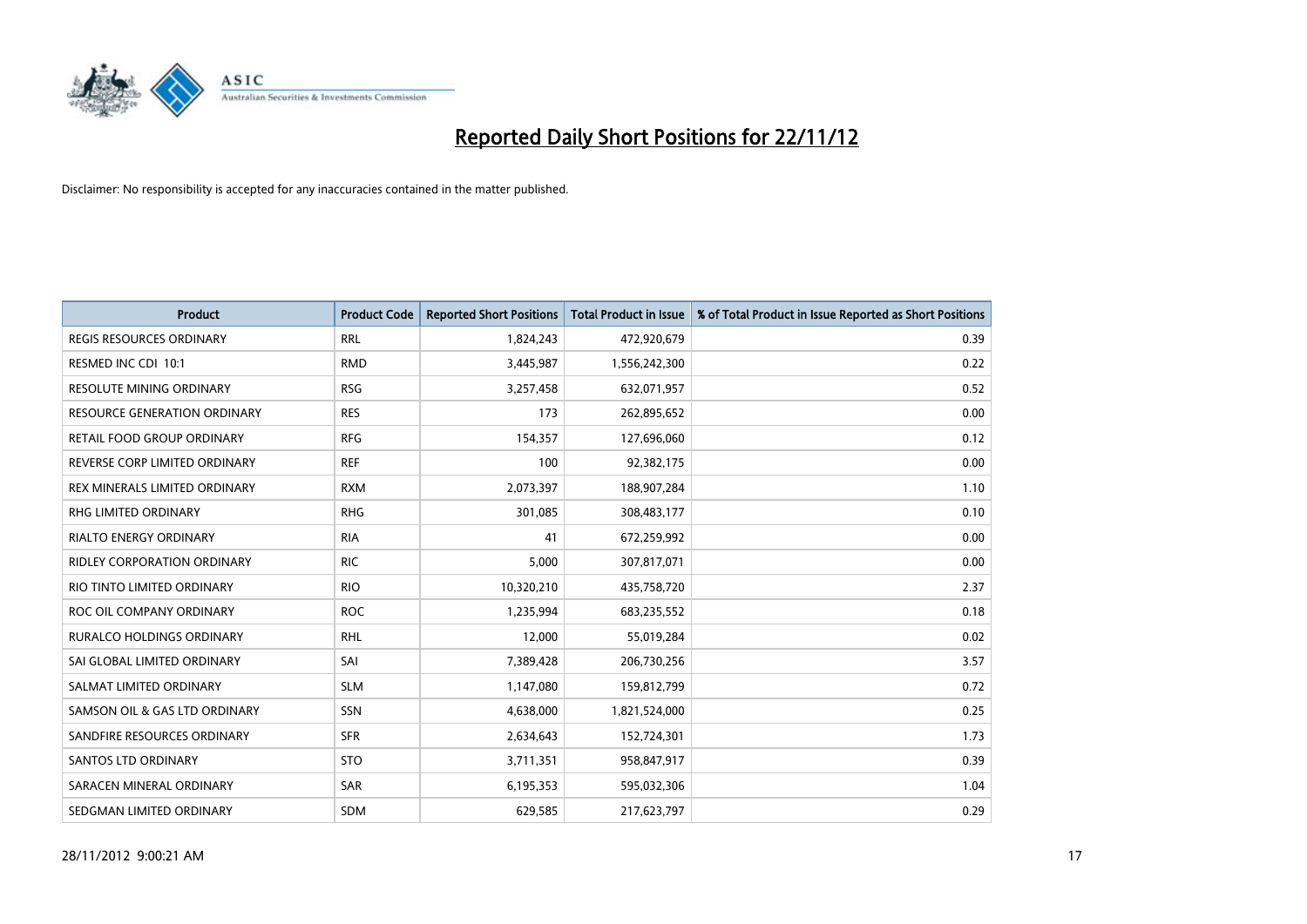

| <b>Product</b>                           | <b>Product Code</b> | <b>Reported Short Positions</b> | <b>Total Product in Issue</b> | % of Total Product in Issue Reported as Short Positions |
|------------------------------------------|---------------------|---------------------------------|-------------------------------|---------------------------------------------------------|
| SEEK LIMITED ORDINARY                    | <b>SEK</b>          | 12,631,834                      | 337,101,307                   | 3.75                                                    |
| SENEX ENERGY LIMITED ORDINARY            | SXY                 | 1,589,453                       | 1,140,134,837                 | 0.14                                                    |
| SERVCORP LIMITED ORDINARY                | SRV                 | 4                               | 98,432,275                    | 0.00                                                    |
| SERVICE STREAM ORDINARY                  | <b>SSM</b>          | 400                             | 283,418,867                   | 0.00                                                    |
| SEVEN GROUP HOLDINGS ORDINARY            | <b>SVW</b>          | 3,044,611                       | 307,410,281                   | 0.99                                                    |
| SEVEN WEST MEDIA LTD ORDINARY            | <b>SWM</b>          | 20,485,959                      | 999,160,872                   | 2.05                                                    |
| SIGMA PHARMACEUTICAL ORDINARY            | <b>SIP</b>          | 6,827,389                       | 1,178,522,899                 | 0.58                                                    |
| SILEX SYSTEMS ORDINARY                   | <b>SLX</b>          | 917,887                         | 170,228,676                   | 0.54                                                    |
| SILVER LAKE RESOURCE ORDINARY            | <b>SLR</b>          | 17,714,260                      | 225,493,476                   | 7.86                                                    |
| SIMS METAL MGMT LTD ORDINARY             | <b>SGM</b>          | 7,451,798                       | 204,269,939                   | 3.65                                                    |
| SINGAPORE TELECOMM. CHESS DEPOSITARY INT | SGT                 | 10,041,893                      | 155,402,627                   | 6.46                                                    |
| SIRIUS RESOURCES NL ORDINARY             | <b>SIR</b>          | 214,940                         | 191,407,586                   | 0.11                                                    |
| SIRTEX MEDICAL ORDINARY                  | <b>SRX</b>          | 109,817                         | 55,768,136                    | 0.20                                                    |
| SKILLED GROUP LTD ORDINARY               | <b>SKE</b>          | 2,822,399                       | 233,487,276                   | 1,21                                                    |
| SKY NETWORK ORDINARY                     | <b>SKT</b>          | 431,000                         | 389,139,785                   | 0.11                                                    |
| SMS MANAGEMENT, ORDINARY                 | <b>SMX</b>          | 1,290,320                       | 69,378,477                    | 1.86                                                    |
| SONIC HEALTHCARE ORDINARY                | <b>SHL</b>          | 4,928,572                       | 395,568,681                   | 1.25                                                    |
| SOUL PATTINSON (W.H) ORDINARY            | SOL                 | 44,273                          | 239,395,320                   | 0.02                                                    |
| SOUTH BOULDER MINES ORDINARY             | <b>STB</b>          | 147,122                         | 126,732,826                   | 0.12                                                    |
| SP AUSNET STAPLED SECURITIES             | <b>SPN</b>          | 8,327,192                       | 3,339,620,165                 | 0.25                                                    |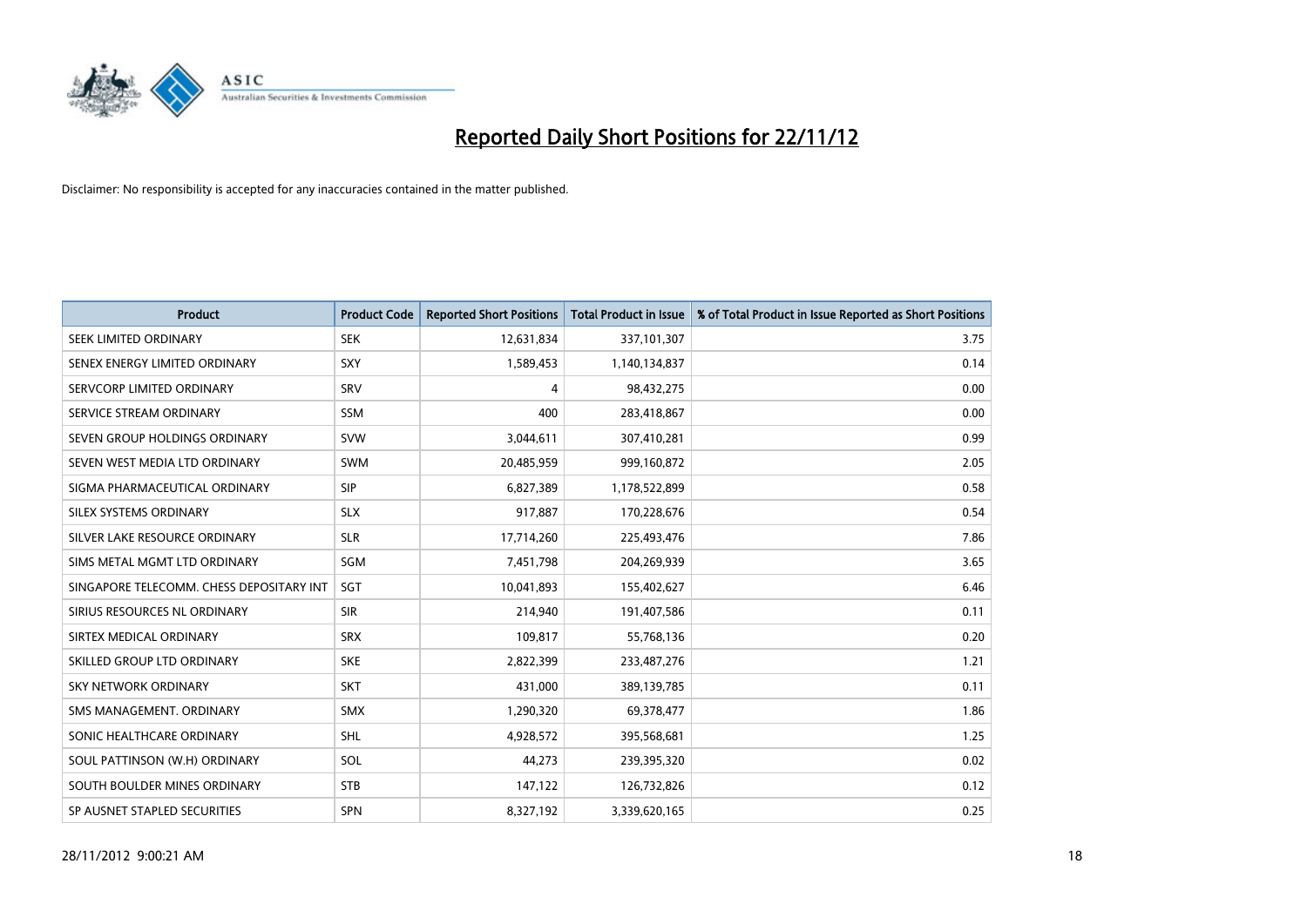

| <b>Product</b>                           | <b>Product Code</b> | <b>Reported Short Positions</b> | <b>Total Product in Issue</b> | % of Total Product in Issue Reported as Short Positions |
|------------------------------------------|---------------------|---------------------------------|-------------------------------|---------------------------------------------------------|
| SPARK INFRASTRUCTURE STAPLED NOTE & UNIT | SKI                 | 39,686,248                      | 1,326,734,264                 | 2.99                                                    |
| SPDR 200 FUND ETF UNITS                  | <b>STW</b>          | 5,705                           | 49,059,567                    | 0.01                                                    |
| SPECIALTY FASHION ORDINARY               | <b>SFH</b>          | 2,786,767                       | 192,236,121                   | 1.45                                                    |
| ST BARBARA LIMITED ORDINARY              | <b>SBM</b>          | 3,841,673                       | 488,074,077                   | 0.79                                                    |
| STANMORE COAL LTD ORDINARY               | <b>SMR</b>          | 132,870                         | 206,227,090                   | 0.06                                                    |
| STARPHARMA HOLDINGS ORDINARY             | <b>SPL</b>          | 5,830,049                       | 283,640,060                   | 2.06                                                    |
| STHN CROSS MEDIA ORDINARY                | <b>SXL</b>          | 22,064,525                      | 704,858,524                   | 3.13                                                    |
| STOCKLAND UNITS/ORD STAPLED              | <b>SGP</b>          | 17,538,473                      | 2,202,657,963                 | 0.80                                                    |
| STRAITS RES LTD. ORDINARY                | SRO                 | 640.600                         | 1,164,150,159                 | 0.06                                                    |
| STW COMMUNICATIONS ORDINARY              | SGN                 | 101,179                         | 396,818,970                   | 0.03                                                    |
| SUNCORP GROUP LTD ORDINARY               | <b>SUN</b>          | 7,336,817                       | 1,286,600,980                 | 0.57                                                    |
| SUNDANCE ENERGY ORDINARY                 | <b>SEA</b>          | 2,426,229                       | 277,098,474                   | 0.88                                                    |
| SUNDANCE RESOURCES ORDINARY              | <b>SDL</b>          | 10,588,969                      | 3,052,227,034                 | 0.35                                                    |
| SUNLAND GROUP LTD ORDINARY               | <b>SDG</b>          | 118,391                         | 191,238,877                   | 0.06                                                    |
| SUPER RET REP LTD ORDINARY               | <b>SUL</b>          | 666,358                         | 196,382,811                   | 0.34                                                    |
| SYD AIRPORT STAPLED US PROHIBIT.         | <b>SYD</b>          | 12,824,924                      | 1,861,210,782                 | 0.69                                                    |
| SYRAH RESOURCES ORDINARY                 | <b>SYR</b>          | 20,714                          | 133,869,590                   | 0.02                                                    |
| <b>TABCORP HOLDINGS LTD ORDINARY</b>     | <b>TAH</b>          | 13,474,136                      | 734,015,737                   | 1.84                                                    |
| <b>TANAMI GOLD NL ORDINARY</b>           | <b>TAM</b>          | 504,241                         | 261,132,677                   | 0.19                                                    |
| TAP OIL LIMITED ORDINARY                 | <b>TAP</b>          | 614,027                         | 241,295,311                   | 0.25                                                    |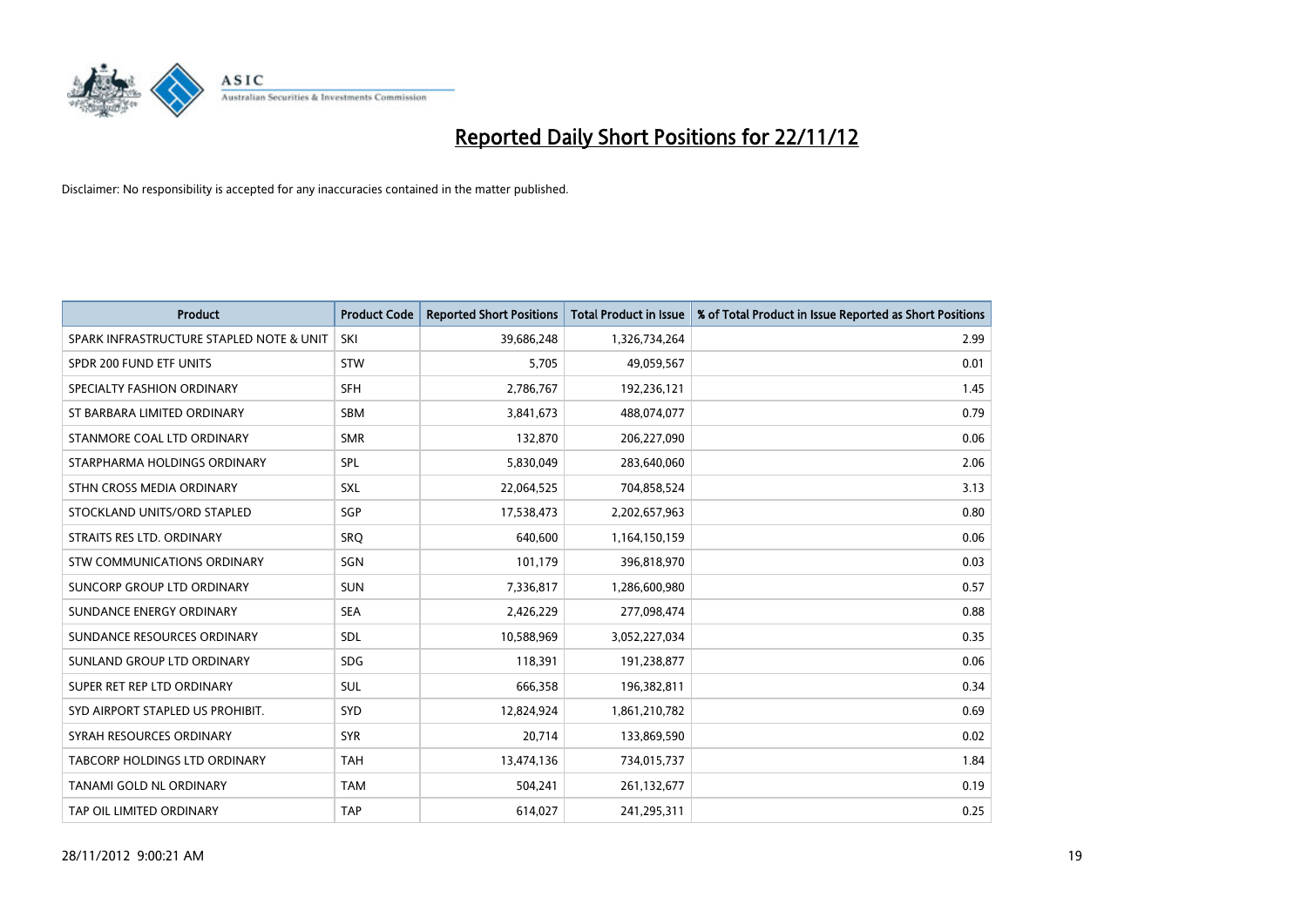

| <b>Product</b>                       | <b>Product Code</b> | <b>Reported Short Positions</b> | <b>Total Product in Issue</b> | % of Total Product in Issue Reported as Short Positions |
|--------------------------------------|---------------------|---------------------------------|-------------------------------|---------------------------------------------------------|
| TASSAL GROUP LIMITED ORDINARY        | <b>TGR</b>          | 104,056                         | 146,304,404                   | 0.07                                                    |
| TATTS GROUP LTD ORDINARY             | <b>TTS</b>          | 3,240,839                       | 1,385,200,190                 | 0.23                                                    |
| TELECOM CORPORATION ORDINARY         | <b>TEL</b>          | 13,895,071                      | 1,857,548,099                 | 0.75                                                    |
| <b>TELSTRA CORPORATION, ORDINARY</b> | <b>TLS</b>          | 27,645,074                      | 12,443,074,357                | 0.22                                                    |
| TEN NETWORK HOLDINGS ORDINARY        | <b>TEN</b>          | 102,527,099                     | 1,437,204,873                 | 7.13                                                    |
| TERANGA GOLD CORP CDI 1:1            | <b>TGZ</b>          | 108,168                         | 163,612,019                   | 0.07                                                    |
| TFS CORPORATION LTD ORDINARY         | <b>TFC</b>          |                                 | 279,621,829                   | 0.00                                                    |
| THE REJECT SHOP ORDINARY             | <b>TRS</b>          | 2,739,689                       | 26,092,220                    | 10.50                                                   |
| THORN GROUP LIMITED ORDINARY         | <b>TGA</b>          | 128,645                         | 146,374,703                   | 0.09                                                    |
| <b>TIGER RESOURCES ORDINARY</b>      | <b>TGS</b>          | 2,683,619                       | 673,470,269                   | 0.40                                                    |
| TOLL HOLDINGS LTD ORDINARY           | <b>TOL</b>          | 29,670,269                      | 717,133,875                   | 4.14                                                    |
| TOX FREE SOLUTIONS ORDINARY          | <b>TOX</b>          | 408,613                         | 115,989,858                   | 0.35                                                    |
| TPG TELECOM LIMITED ORDINARY         | <b>TPM</b>          | 1,106,132                       | 793,808,141                   | 0.14                                                    |
| <b>TRADE ME GROUP ORDINARY</b>       | <b>TME</b>          | 192,700                         | 396,017,568                   | 0.05                                                    |
| <b>TRANSFIELD SERVICES ORDINARY</b>  | <b>TSE</b>          | 8,225,646                       | 512,457,716                   | 1.61                                                    |
| TRANSPACIFIC INDUST. ORDINARY        | <b>TPI</b>          | 3,813,123                       | 1,578,556,067                 | 0.24                                                    |
| TRANSURBAN GROUP TRIPLE STAPLED SEC. | <b>TCL</b>          | 6,709,697                       | 1,461,665,097                 | 0.46                                                    |
| TREASURY WINE ESTATE ORDINARY        | <b>TWE</b>          | 14,444,740                      | 647,227,144                   | 2.23                                                    |
| TROY RESOURCES LTD ORDINARY          | <b>TRY</b>          | 18,691                          | 91,318,649                    | 0.02                                                    |
| UGL LIMITED ORDINARY                 | UGL                 | 7,341,554                       | 166,315,038                   | 4.41                                                    |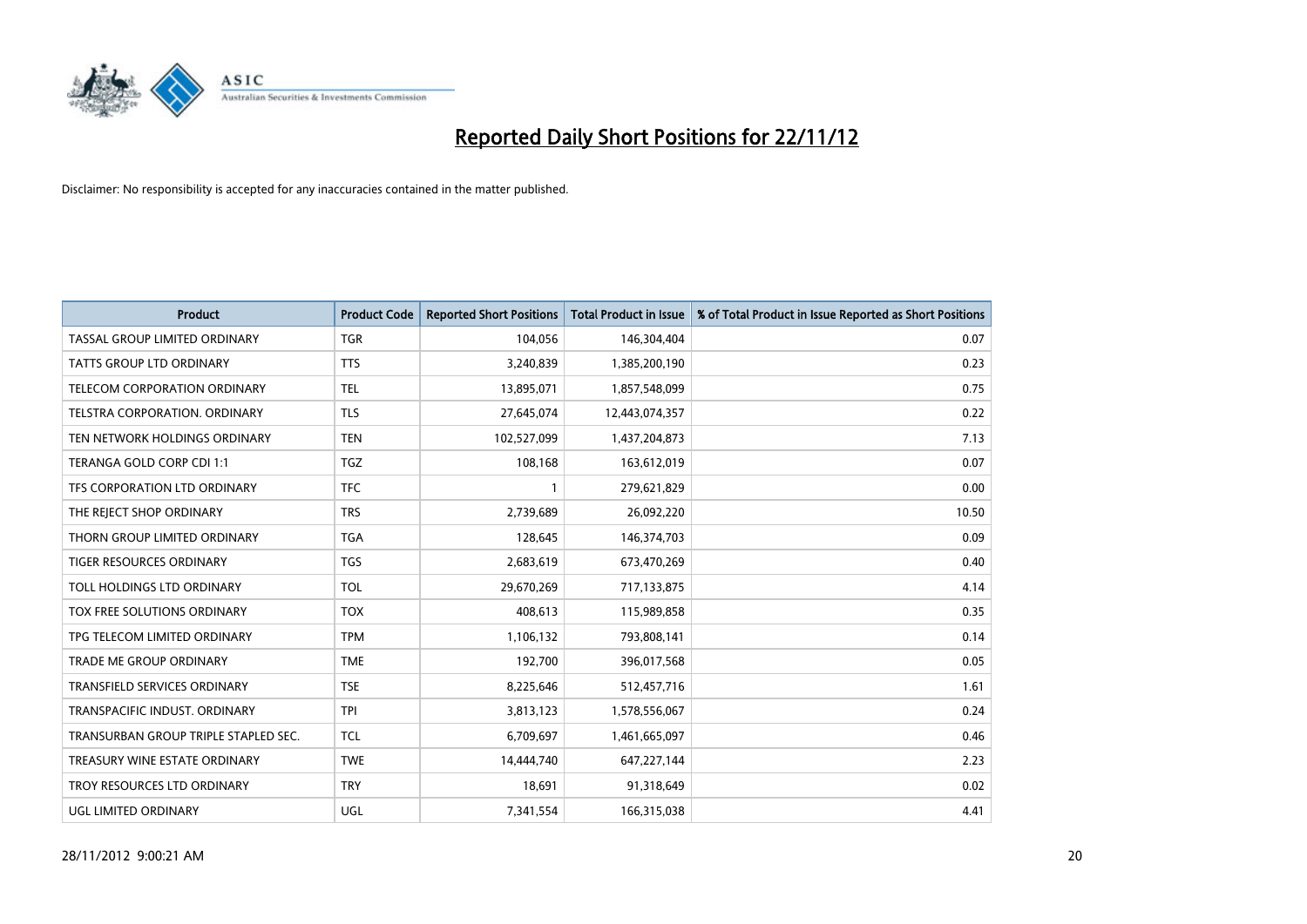

| <b>Product</b>                           | <b>Product Code</b> | <b>Reported Short Positions</b> | <b>Total Product in Issue</b> | % of Total Product in Issue Reported as Short Positions |
|------------------------------------------|---------------------|---------------------------------|-------------------------------|---------------------------------------------------------|
| <b>UXC LIMITED ORDINARY</b>              | <b>UXC</b>          | 1,341,019                       | 308,056,885                   | 0.44                                                    |
| <b>VENTURE MINERALS ORDINARY</b>         | <b>VMS</b>          | 331,274                         | 287,320,170                   | 0.12                                                    |
| <b>VIRGIN AUS HLDG LTD ORDINARY</b>      | <b>VAH</b>          | 36,055,994                      | 2,455,775,111                 | 1.47                                                    |
| VITERRA INC CDI 1:1                      | <b>VTA</b>          | 10                              | 68,629,939                    | 0.00                                                    |
| VNGD US TOTAL MARKET CDI 1:1             | <b>VTS</b>          | 2,508                           | 1,053,993                     | 0.24                                                    |
| <b>VOCUS COMMS LTD ORDINARY</b>          | <b>VOC</b>          | 73,186                          | 77,111,341                    | 0.09                                                    |
| <b>WATPAC LIMITED ORDINARY</b>           | <b>WTP</b>          | 8,701                           | 184,332,526                   | 0.00                                                    |
| <b>WDS LIMITED ORDINARY</b>              | <b>WDS</b>          | 7                               | 144,740,614                   | 0.00                                                    |
| WEBIET LIMITED ORDINARY                  | <b>WEB</b>          | 465,860                         | 71,065,929                    | 0.66                                                    |
| <b>WESFARMERS LIMITED ORDINARY</b>       | <b>WES</b>          | 26,229,345                      | 1,006,587,637                 | 2.61                                                    |
| WESFARMERS LIMITED PARTIALLY PROTECTED   | <b>WESN</b>         | 1,169,076                       | 150,551,173                   | 0.78                                                    |
| WESTERN AREAS NL ORDINARY                | <b>WSA</b>          | 12,629,361                      | 179,735,899                   | 7.03                                                    |
| WESTERN DESERT RES. ORDINARY             | <b>WDR</b>          | 88,338                          | 338,723,537                   | 0.03                                                    |
| WESTFIELD GROUP ORD/UNIT STAPLED SEC     | <b>WDC</b>          | 4,252,495                       | 2,249,809,558                 | 0.19                                                    |
| <b>WESTFIELD RETAIL TST UNIT STAPLED</b> | <b>WRT</b>          | 16,444,512                      | 3,054,166,195                 | 0.54                                                    |
| WESTPAC BANKING CORP ORDINARY            | <b>WBC</b>          | 29,739,840                      | 3,081,299,845                 | 0.97                                                    |
| WHITE ENERGY COMPANY ORDINARY            | <b>WEC</b>          | 549,820                         | 322,974,494                   | 0.17                                                    |
| <b>WHITEHAVEN COAL ORDINARY</b>          | <b>WHC</b>          | 54,320,858                      | 1,014,164,422                 | 5.36                                                    |
| WHK GROUP LIMITED ORDINARY               | <b>WHG</b>          | 3,500,000                       | 265,200,652                   | 1.32                                                    |
| WOODSIDE PETROLEUM ORDINARY              | <b>WPL</b>          | 1,118,084                       | 823,910,657                   | 0.14                                                    |